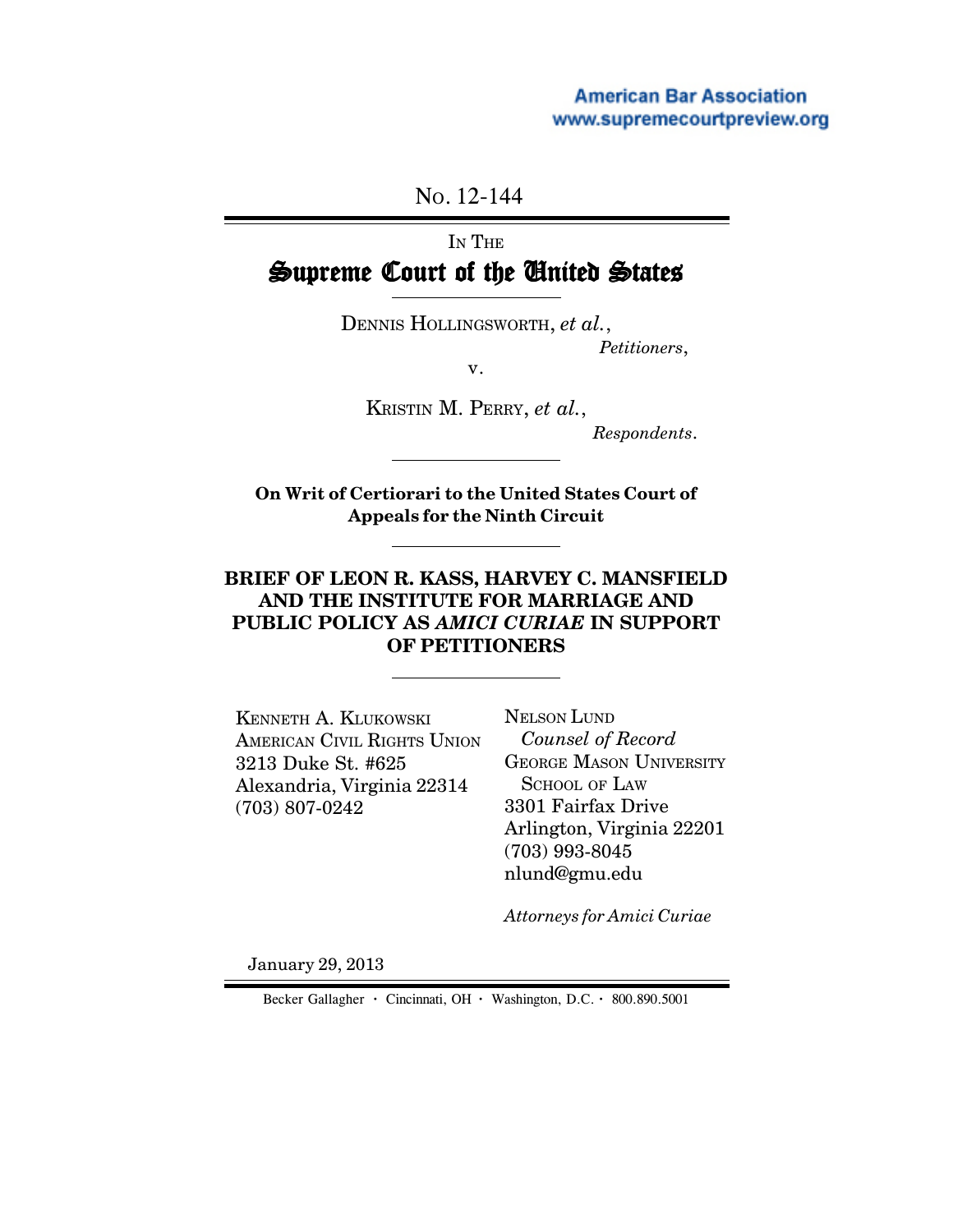## **QUESTION PRESENTED**

Whether the Equal Protection Clause of the Fourteenth Amendment prohibits the State of California from defining marriage as the union of a man and a woman.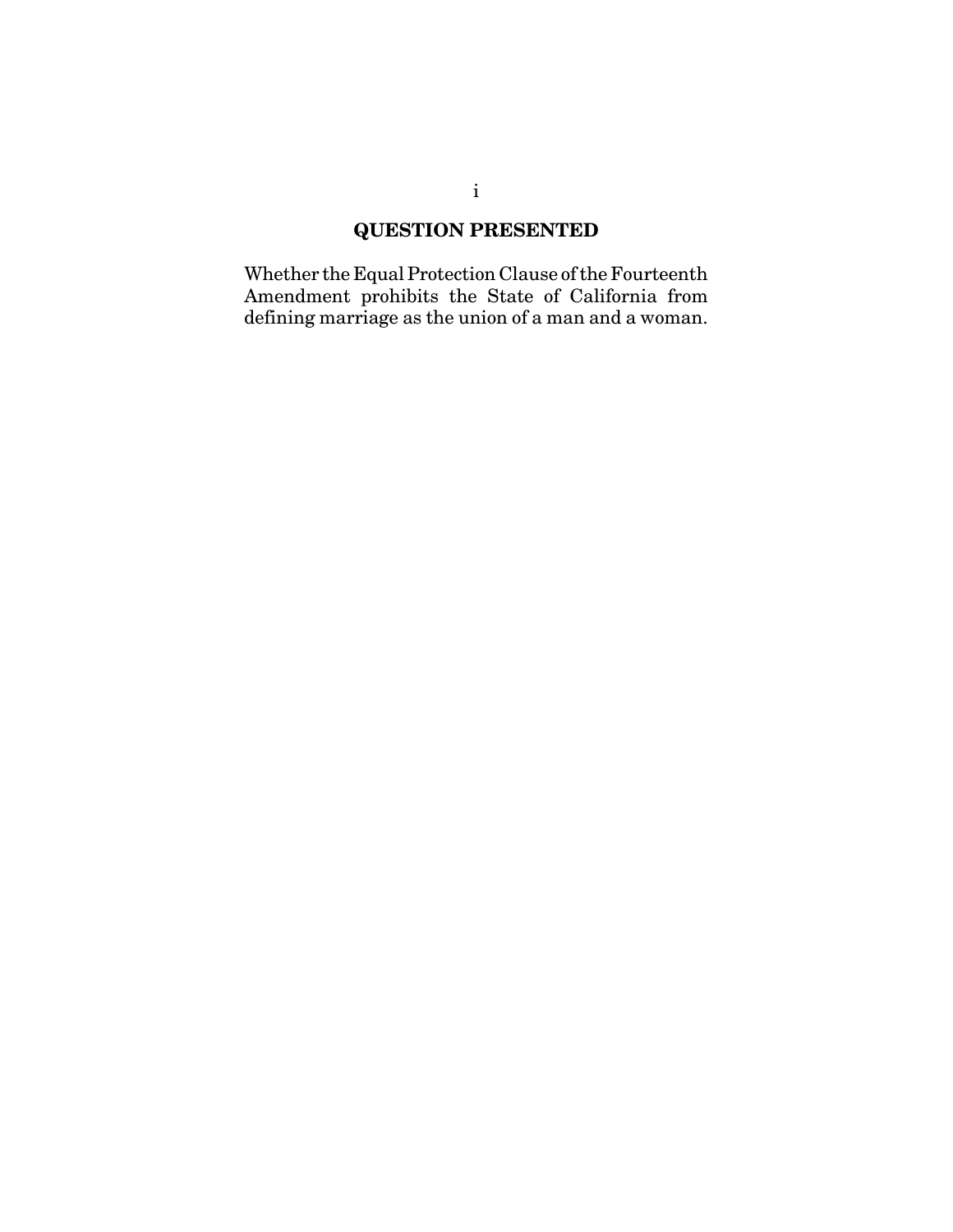## **TABLE OF CONTENTS**

|                             | QUESTION PRESENTED  i                                                                                                                                                                          |  |  |  |  |  |
|-----------------------------|------------------------------------------------------------------------------------------------------------------------------------------------------------------------------------------------|--|--|--|--|--|
| TABLE OF AUTHORITIES  iv    |                                                                                                                                                                                                |  |  |  |  |  |
| INTEREST OF AMICI CURIAE  1 |                                                                                                                                                                                                |  |  |  |  |  |
|                             | SUMMARY OF THE ARGUMENT  2                                                                                                                                                                     |  |  |  |  |  |
|                             |                                                                                                                                                                                                |  |  |  |  |  |
| T.                          | THIS COURT HAS RECOGNIZED THAT<br>UNRELIABLE EXPERT OPINIONS ARE<br>SERIOUS THREAT TO THE INTEGRITY OF THE                                                                                     |  |  |  |  |  |
| II.                         | SOCIAL AND BEHAVIORAL SCIENCE IS<br>FREQUENTLY SHAPED AND DRIVEN BY                                                                                                                            |  |  |  |  |  |
| Ш.                          | THE EFFECTS OF SAME-SEX MARRIAGE ON<br>FAMILY LIFE ARE UNKNOWN, AND CURRENTLY<br>UNKNOWABLE. $\dots \dots \dots \dots \dots \dots \dots \dots \dots \dots 17$                                  |  |  |  |  |  |
| IV.                         | <b>INCONCLUSIVE STUDIES ARE OFTEN USED TO</b><br>ARGUE THAT CONTROVERSIAL POLICIES ARE<br>SCIENTIFICALLY SUPPORTED.  25                                                                        |  |  |  |  |  |
| V.                          | THE COURT SHOULD RELY FOR ITS DECISION<br>IN THIS CASE ON THE LAW, RATHER THAN ON<br>SPECULATION AND IDEOLOGY MASQUERADING<br>AS SCIENCE. $\dots\dots\dots\dots\dots\dots\dots\dots\dots\dots$ |  |  |  |  |  |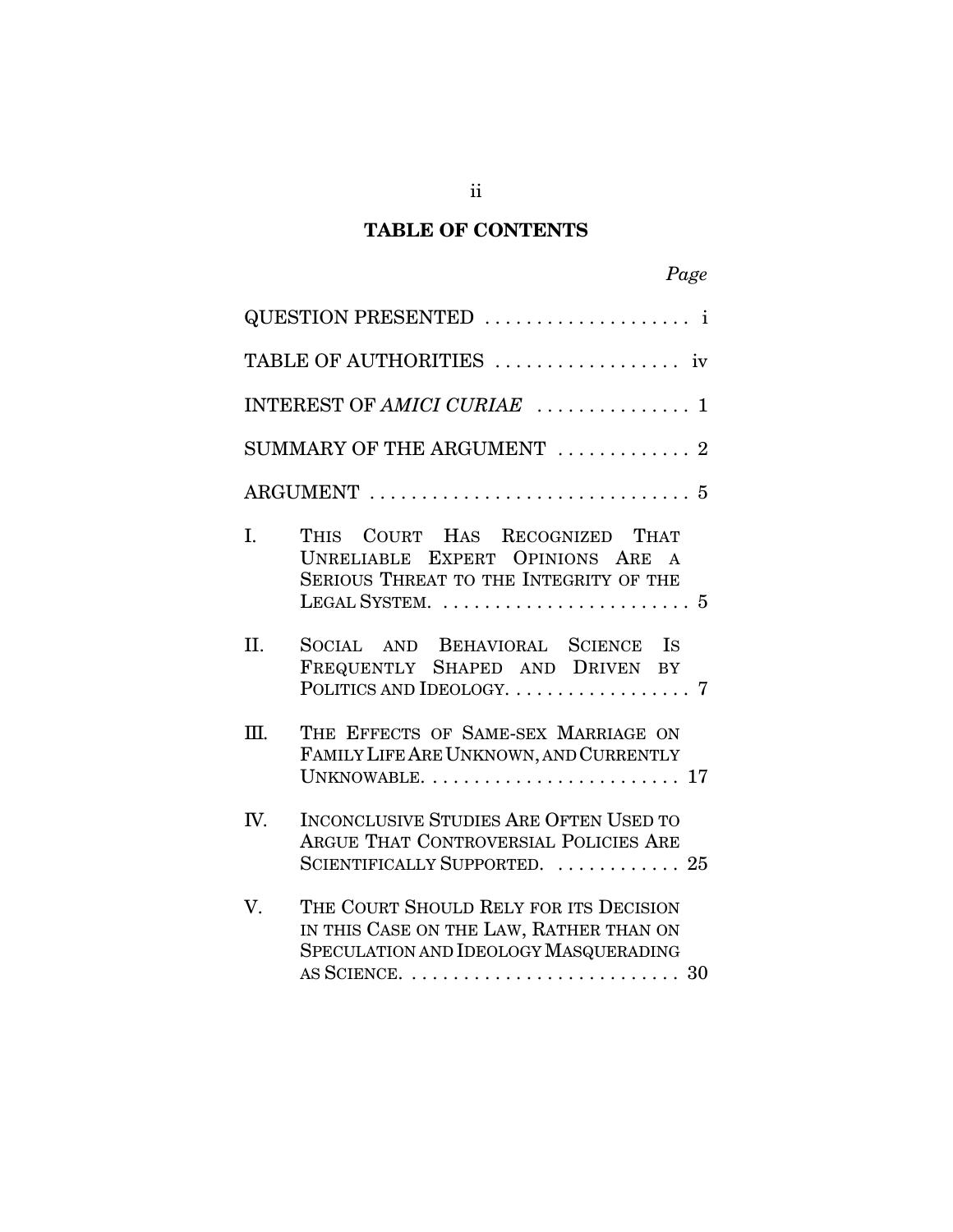CONCLUSION . . . . . . . . . . . . . . . . . . . . . . . . . . . . 32

iii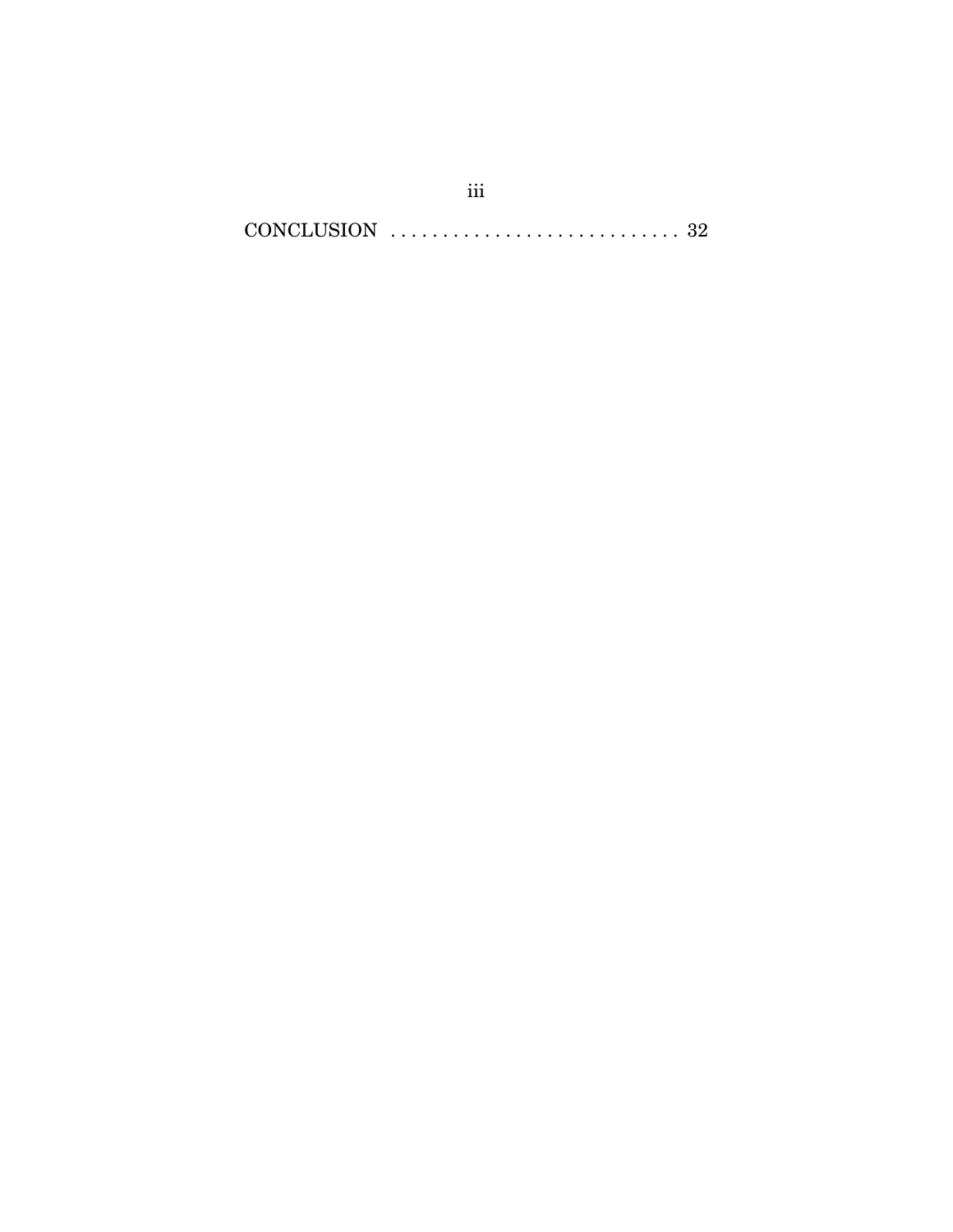## **TABLE OF AUTHORITIES**

#### **CASES**

| Continental T.V., Inc. v. GTE Sylvania, Inc.,                                                            |
|----------------------------------------------------------------------------------------------------------|
| Daubert v. Merrell Dow Pharmaceuticals, Inc.,                                                            |
| General Elec. Co. v. Joiner,                                                                             |
| Int'l Brotherhood of Teamsters v. United States,                                                         |
| Massachusetts v. EPA,<br>549 U.S. 497 (2007) $\ldots \ldots \ldots \ldots \ldots \ldots \ldots \ldots 8$ |
| Perry v. New Hampshire,                                                                                  |
| <i>Watkins v. Sowders,</i>                                                                               |
| Weisgram v. Marley Co.,<br>$528$ U.S. $440(2000)$<br>6                                                   |
| <b>OTHER AUTHORITIES</b>                                                                                 |

2 *Dictionary of Scientific Biography* (1973) ....... 8

American Psychiatric Association, *Diagnostic and Statistical Manual of Mental Disorders* .. *passim*

iv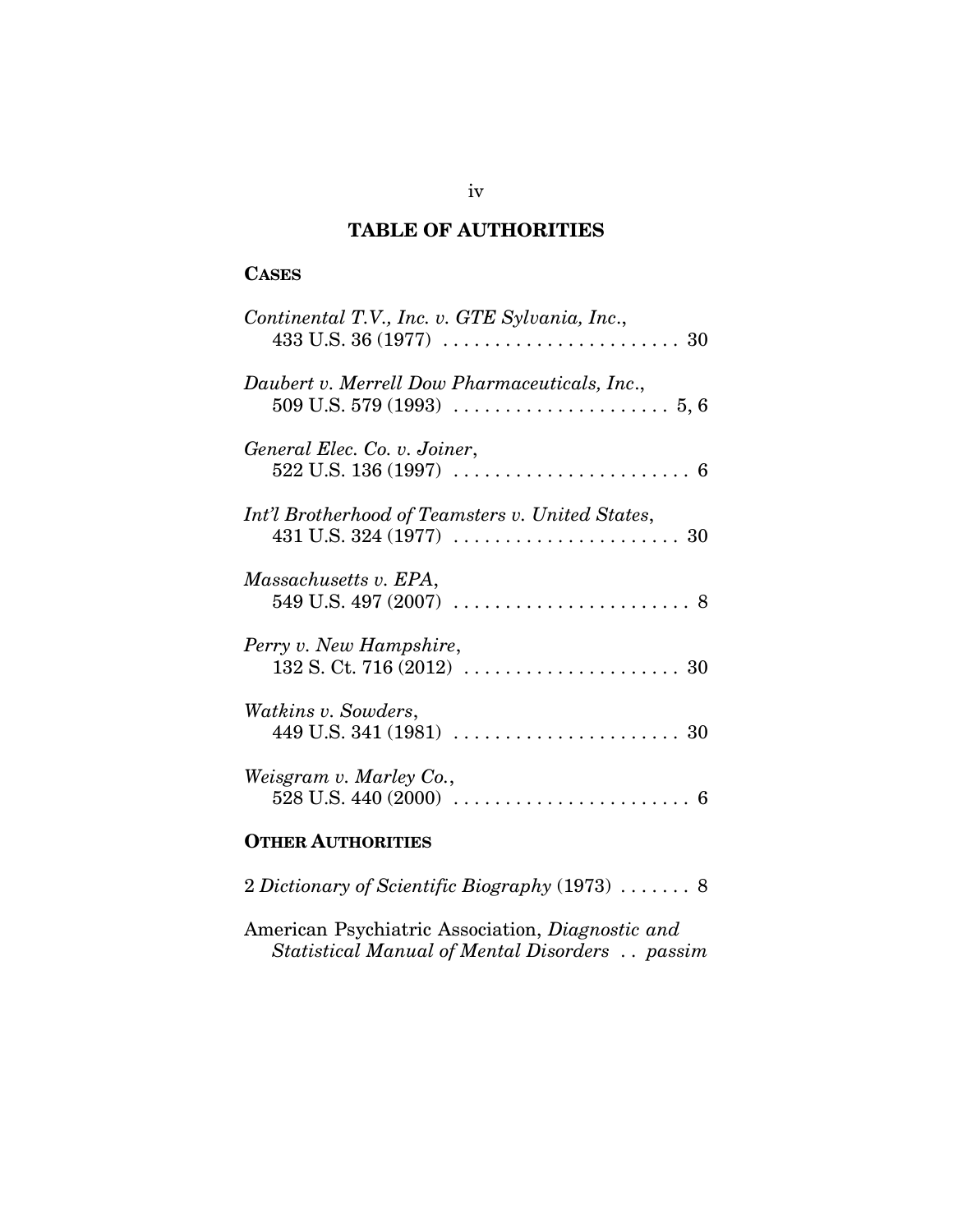| Ronald Bayer, Homosexuality and American<br>Psychiatry: The Politics of Diagnosis (1987). 12, 13                                                                                                                                           |
|--------------------------------------------------------------------------------------------------------------------------------------------------------------------------------------------------------------------------------------------|
| Bruce W. Behrman & Sherrie L. Davey, Eyewitness<br>Identification in Actual Criminal Cases: An<br>Archival Analysis, 25 Law & Hum. Behav. 475                                                                                              |
| Irving Bieber, et al., <i>Homosexuality: A</i><br>$Psychonalytic Study (1962) \ldots \ldots \ldots \ldots 11$                                                                                                                              |
| Neil Brewer & Gary L. Wells, The<br>Confidence-Accuracy Relationship in Eyewitness<br>Identification: Effects of Lineup Instructions,<br>Foil Similarity, and Target-Absent Base Rates,<br>12 J. Experimental Psychol. Appl. 11 (2006). 29 |
| Neil Brewer & Nathan Weber, Eyewitness<br>Confidence and Latency: Indices of Memory<br>Processes Not Just Markers of Accuracy, 22 Appl.<br>Cognit. Psychol. 827 (2008)  29                                                                 |
| Brief of Am. Psychological Ass'n et al. as Amici<br>Curiae in Support of Plaintiff-Appellees, Perry v.<br>Brown, 671 F.3d 1052 (9th Cir. 2012) (No. 10-                                                                                    |
| George Chauncey, Gay New York: Gender, Urban<br>Culture and the Making of the Gay Male World<br>$1890 - 1940(1994) \ldots \ldots \ldots \ldots \ldots \ldots \ldots 15$                                                                    |
| Heather D. Flowe, Kristen M. Finklea & Ebbe B.<br>Ebbesen, Limitations of Expert Psychology<br>Testimony on Eyewitness Identification, in                                                                                                  |

v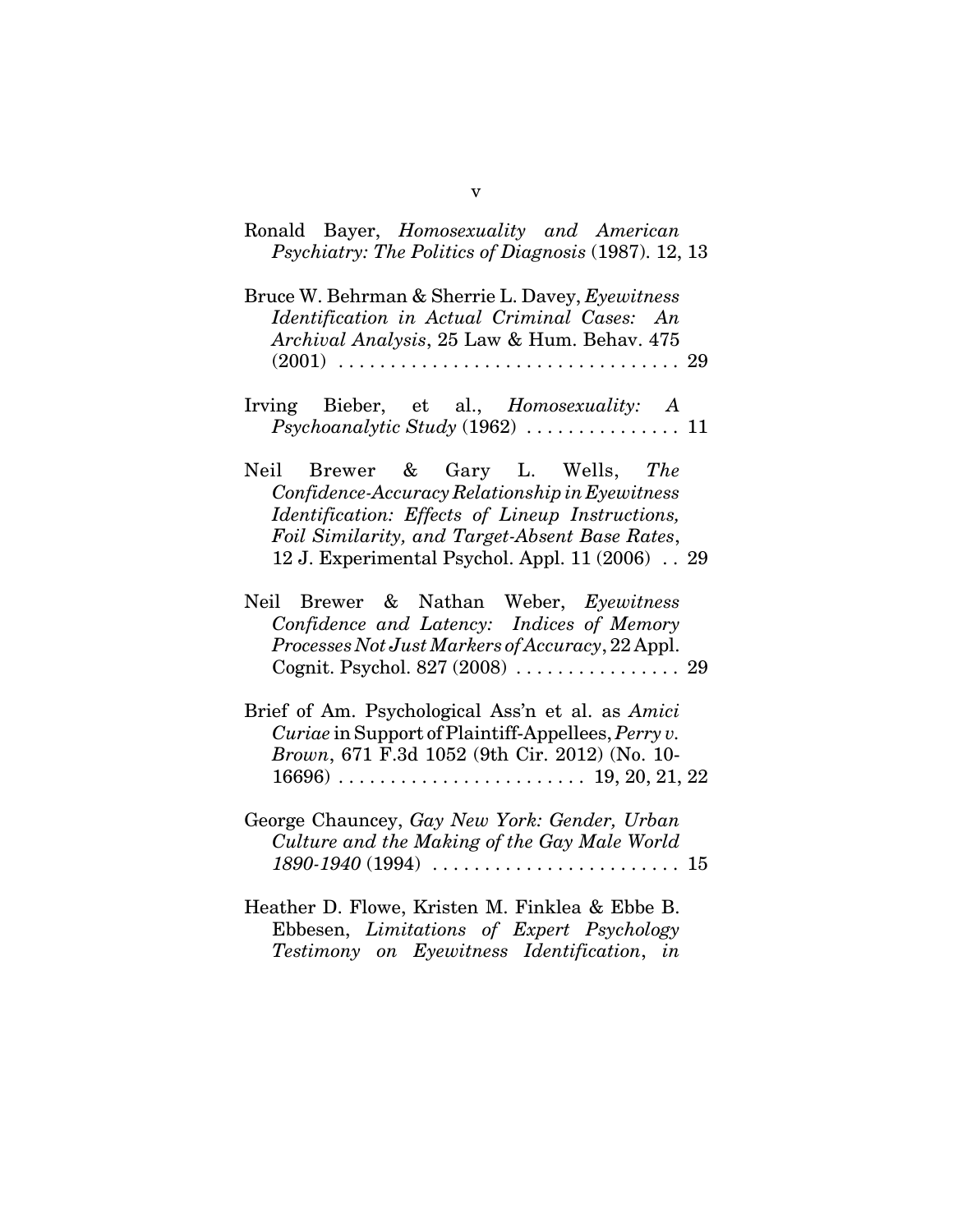| Expert Testimony on the Psychology of<br>Eyewitness Identification 201 (Brian L. Cutler                                                                                                                                                                              |
|----------------------------------------------------------------------------------------------------------------------------------------------------------------------------------------------------------------------------------------------------------------------|
| Edward L. Glaeser & Cass R. Sunstein, Extremism<br>and Social Learning, 1 J. Legal Analysis 263                                                                                                                                                                      |
| Norval D. Glenn, The Struggle for Same-Sex                                                                                                                                                                                                                           |
| Abbie E. Goldberg & Katherine R. Allen, Imagining<br>Men: Lesbian Mothers' Perceptions of Male<br>Involvement During the Transition to<br>Parenthood, 69 J. Marriage & Fam. 352 (May                                                                                 |
| Peter H. Huber, Galileo's Revenge: Junk Science in                                                                                                                                                                                                                   |
| Peter Juslin, Nils Olsson & Anders Winman,<br>Calibration and Diagnosticity of Confidence in<br>Eyewitness Identification: Comments on What<br>Can Be Inferred from the Low<br>Confidence-Accuracy Correlation," 22 J.<br>Experimental Psych.: Learning, Memory, and |
| Everett Carll Ladd, Jr. & Seymour Martin Lipset,<br>The Divided Academy: Professors and Politics<br>$(1975)$<br>-9                                                                                                                                                   |
| Loren Marks, Same-Sex Parenting and Children's<br>Outcomes: A Closer Examination of the<br>American Psychological Association's Brief on                                                                                                                             |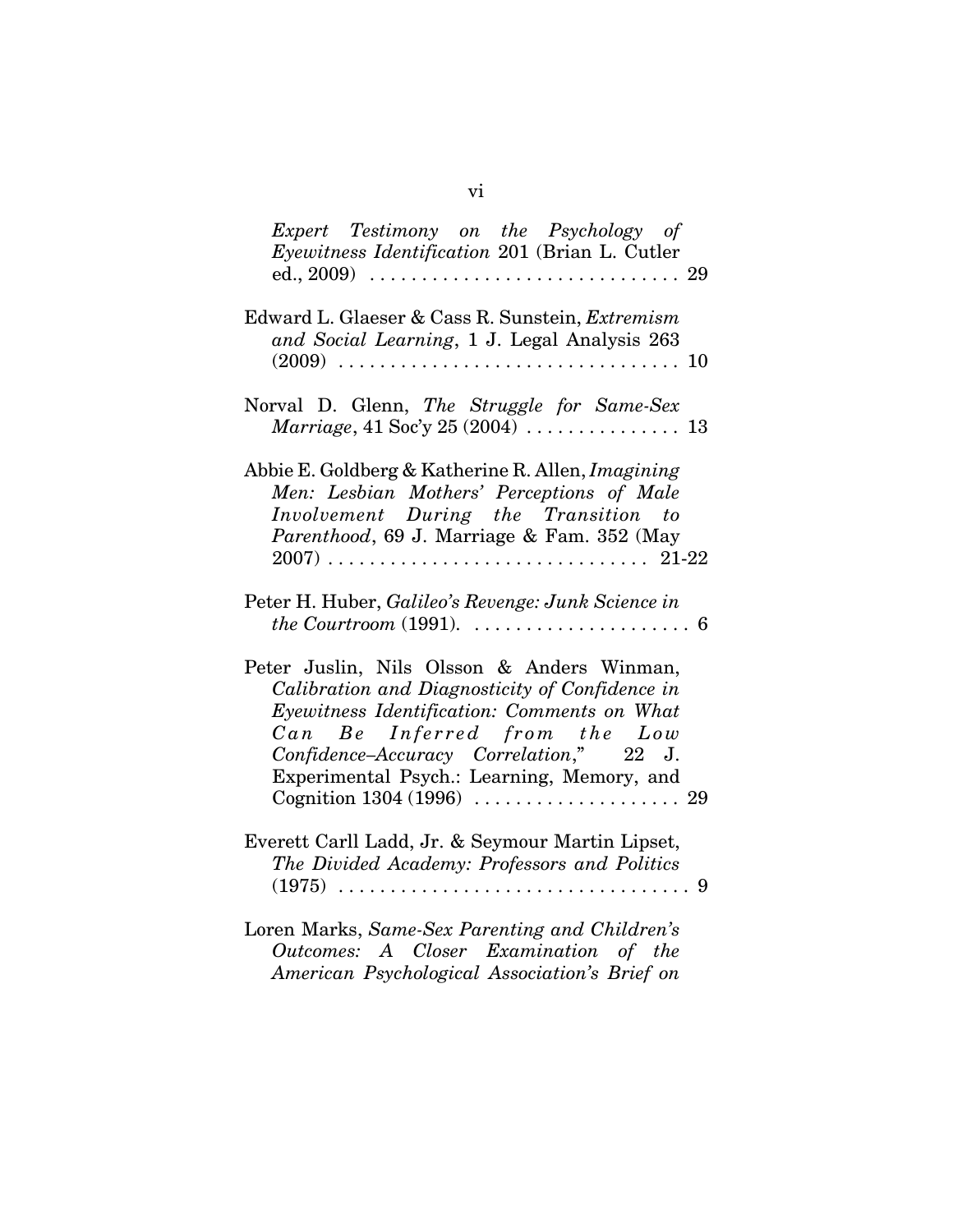| Lesbian and Gay Parenting, 41 Soc. Sci. Res. 735<br>$(2012)$<br>. 24                                                                                                                                                                          |
|-----------------------------------------------------------------------------------------------------------------------------------------------------------------------------------------------------------------------------------------------|
| Ilan H. Meyer, Prejudice, Social Stress, and Mental<br>Health in Lesbian, Gay, and Bisexual<br>Populations: Conceptual Issues and Research<br><i>Evidence</i> , 129 Psych. Bulletin $674 (2003)  15$                                          |
| Daniel Patrick Moynihan, Social Science and the<br>Courts, 54 Pub. Int. 12 (Winter 1979)  9                                                                                                                                                   |
| Karl Popper, Conjectures and Refutations: The<br>Growth of Scientific Knowledge (5th ed. 1989) . 5                                                                                                                                            |
| Karl Popper, The Logic of Scientific Discovery<br>$(1959) \ldots \ldots$<br>. 5                                                                                                                                                               |
| Mark Regnerus, How Different are the Adult<br>Children of Parents who have Same-Sex<br>Relationships? Findings from the New Family<br>Structures Study, 41 Soc. Sci. Res. 752                                                                 |
| Mark Regnerus, Parental Same-Sex Relationships,<br>Family Instability, and Subsequent Life<br><b>Outcomes for Adult Children: Answering Critics</b><br>of the New Family Structures Study with<br>Additional Analysis, 41 Soc. Sci. Res. 1367 |
| The Report of the Commission on Obscenity and<br>Pornography (N.Y. Times ed. 1970)  26, 27                                                                                                                                                    |

Stanley Rothman, S. Robert Lichter & Neil Nevitte, *Politics and Professional Advancement Among*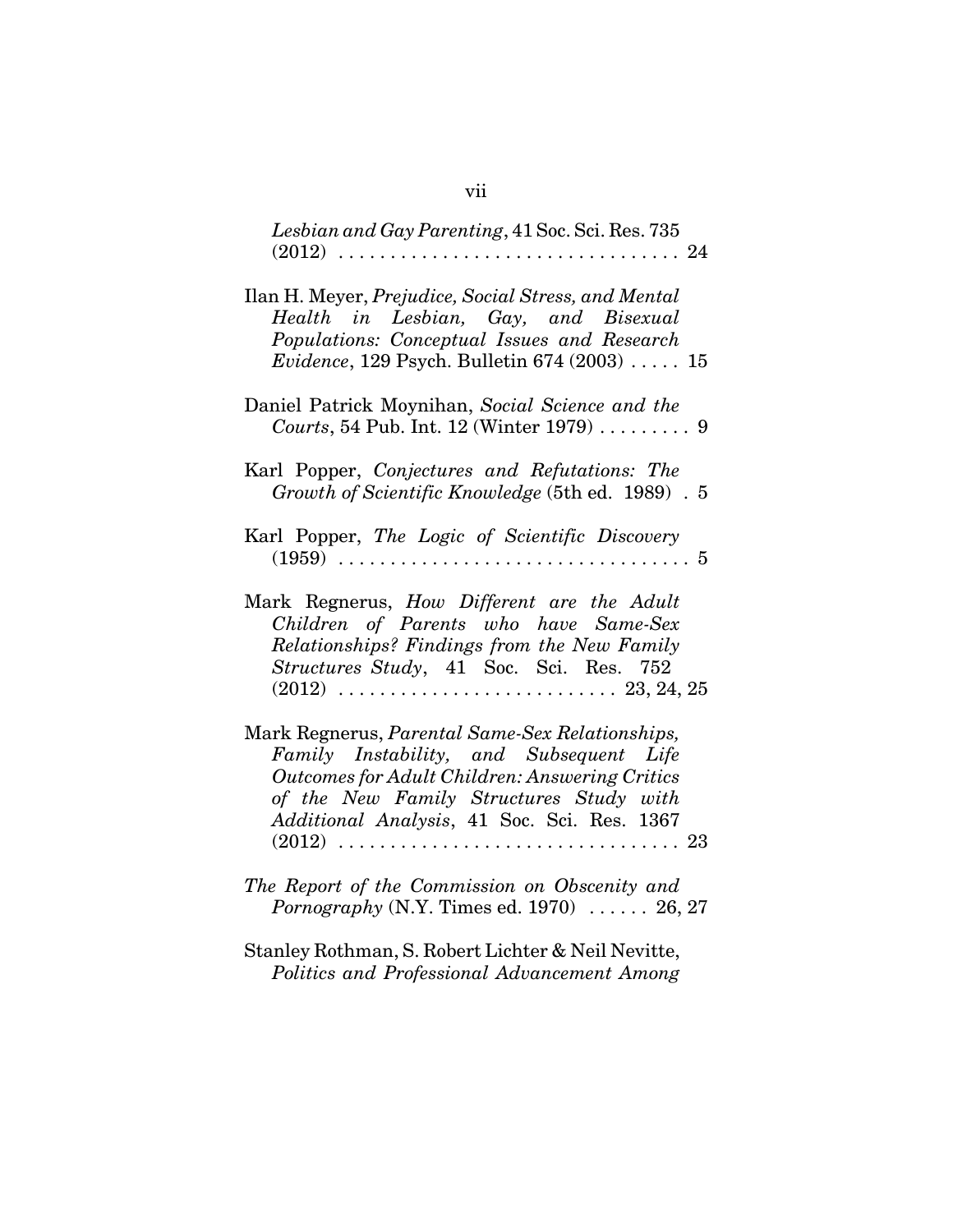| College Faculty, $3(1)(Art. 2)$ Forum 1 (2005),<br>www.cwu.edu/~manwellerm/academic%20bias.                                                                                                                                              |  |
|------------------------------------------------------------------------------------------------------------------------------------------------------------------------------------------------------------------------------------------|--|
| William Saletan, A Liberal War on Science?, Slate,<br>June 14, 2012, www.slate.com/articles/<br>health_and_science/human_nature/2012/06/do<br>n_t_let_criticism_of_the_new_gay_parents_stu<br>dy_become_a_war_on_science.single.html#pag |  |
| Sotirios Sarantakos, Same-Sex Couples (2000) 22                                                                                                                                                                                          |  |
| Sotirios Sarantakos, Children in Three Contexts:<br>Family, Education and Social Development,<br>$21(3)$ Children Australia 23 (1996)  22                                                                                                |  |
| David Sessions, Mark Regnerus's Gay Parenting<br>Study Starts a Political War, Daily Beast, June<br>12, 2012, www.thedailybeast.com/articles/<br>2012/06/12/mark-regnerus-s-gay-parenting-stu<br>dy-starts-a-political-war.html  14      |  |
| Siegfried Ludwig Sporer, et al., Choosing,<br>Confidence, and Accuracy: A Meta-Analysis of<br>the Confidence-Accuracy Relation in Eyewitness<br>Identification Studies, 118 Psych. Bull. 315                                             |  |
| Judith Stacey & Timothy J. Biblarz, (How) Does the<br>Sexual Orientation of Parents Matter?, 66 Am.<br>Soc. Rev. 159 (2001)  14                                                                                                          |  |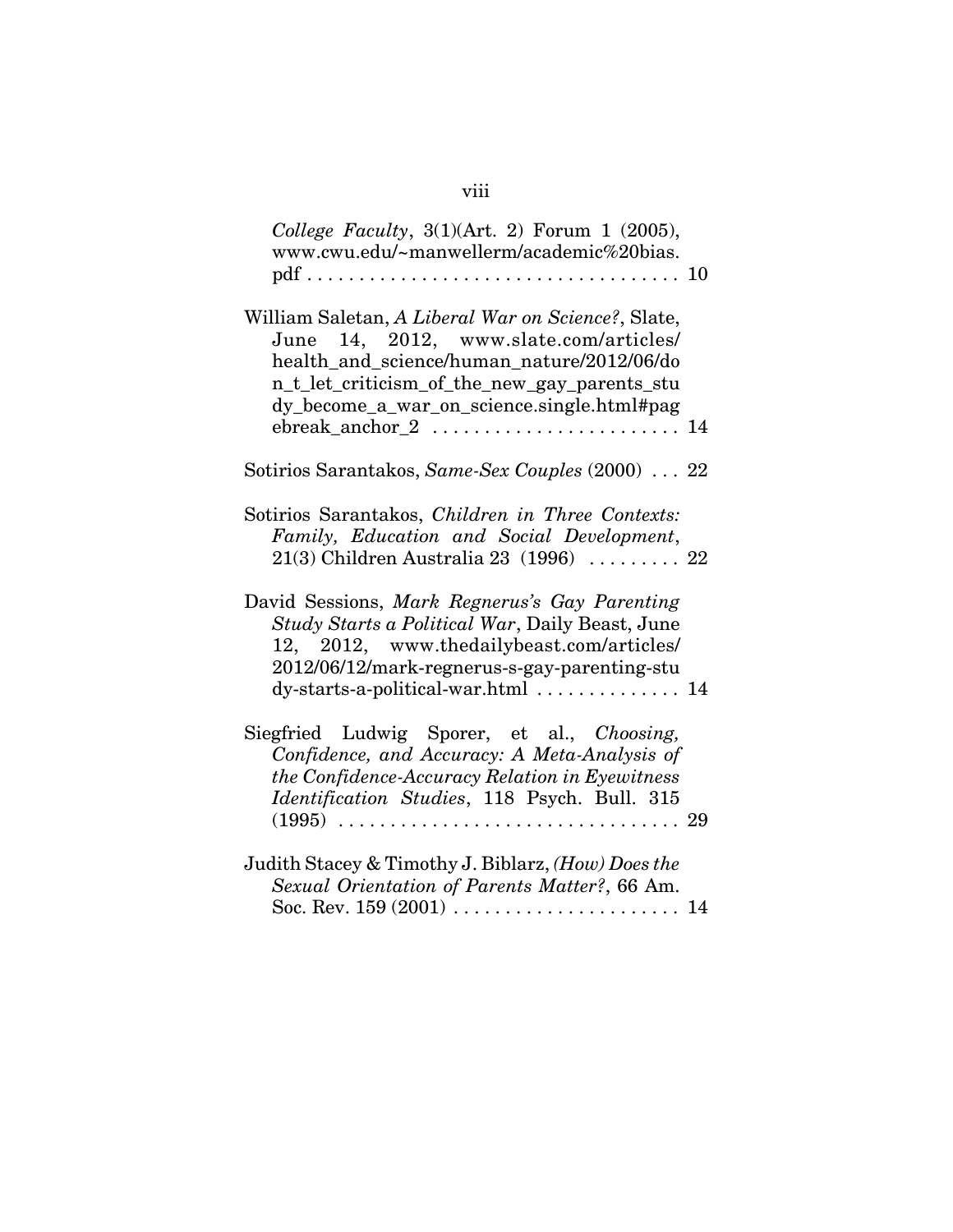| Cass R. Sunstein, Essay, <i>Deliberative Trouble?</i> Why<br>Groups Go to Extremes, 110 Yale L.J. 71                                                                                                                                    |
|-----------------------------------------------------------------------------------------------------------------------------------------------------------------------------------------------------------------------------------------|
| T. Alexander Tanford, The Limits of a Scientific<br>Jurisprudence: The Supreme Court and<br><i>Psychology</i> , 66 Ind. L.J. 137 $(1990)$ 29                                                                                            |
| John Tierney, Social Scientist Sees Bias Within,<br>N.Y. Times, Feb. 7, 2011, available at<br>http://www.nytimes.com/2011/02/08/science/08<br>tier.html?_r= $1\&\ldots\dots\dots\dots\dots\dots\dots\dots\dots$                         |
| To Establish Justice, To Insure Domestic<br>Tranquility: Final Report of the National<br>Commission on the Causes and Prevention of                                                                                                     |
| Univ. of Tex., University of Texas at Austin<br>Completes Inquiry into Allegations of Scientific<br>Misconduct, Aug. 29, 2012, available at<br>www.utexas.edu/news/2012/08/29/regnerus_sci<br>entific_misconduct_inquiry_completed/  14 |
| Spencer R. Weart, The Discovery of Global<br><i>Warming</i> (rev. ed. 2008). $\ldots \ldots \ldots \ldots \ldots \ldots$ 7                                                                                                              |
| Gary L. Wells, The Eyewitness, in The Psychology of<br>Evidence and Trial Procedure 43 (Saul M.<br>Kassin & Lawrence S. Wrightsman eds.,                                                                                                |
| James Q. Wilson, Violence, Pornography, and Social<br>Science, 22 Pub. Int. 45 (Winter 1971) . 26, 27, 28                                                                                                                               |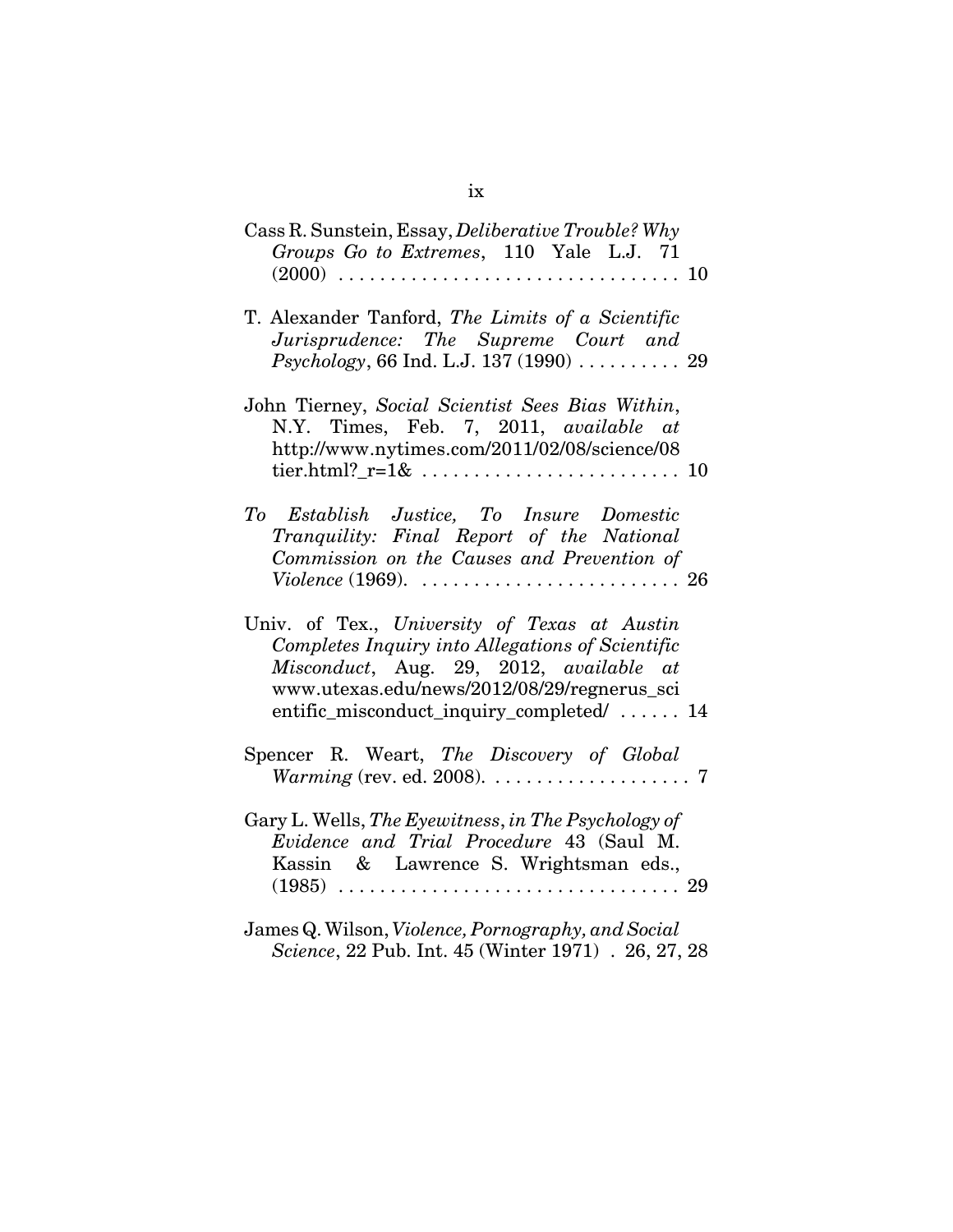|  |  | The Wolfenden Report: Report of the Committee on                   |  |
|--|--|--------------------------------------------------------------------|--|
|  |  | Homosexual Offenses and Prostitution                               |  |
|  |  | $(American ed. 1963) \ldots \ldots \ldots \ldots \ldots \ldots 11$ |  |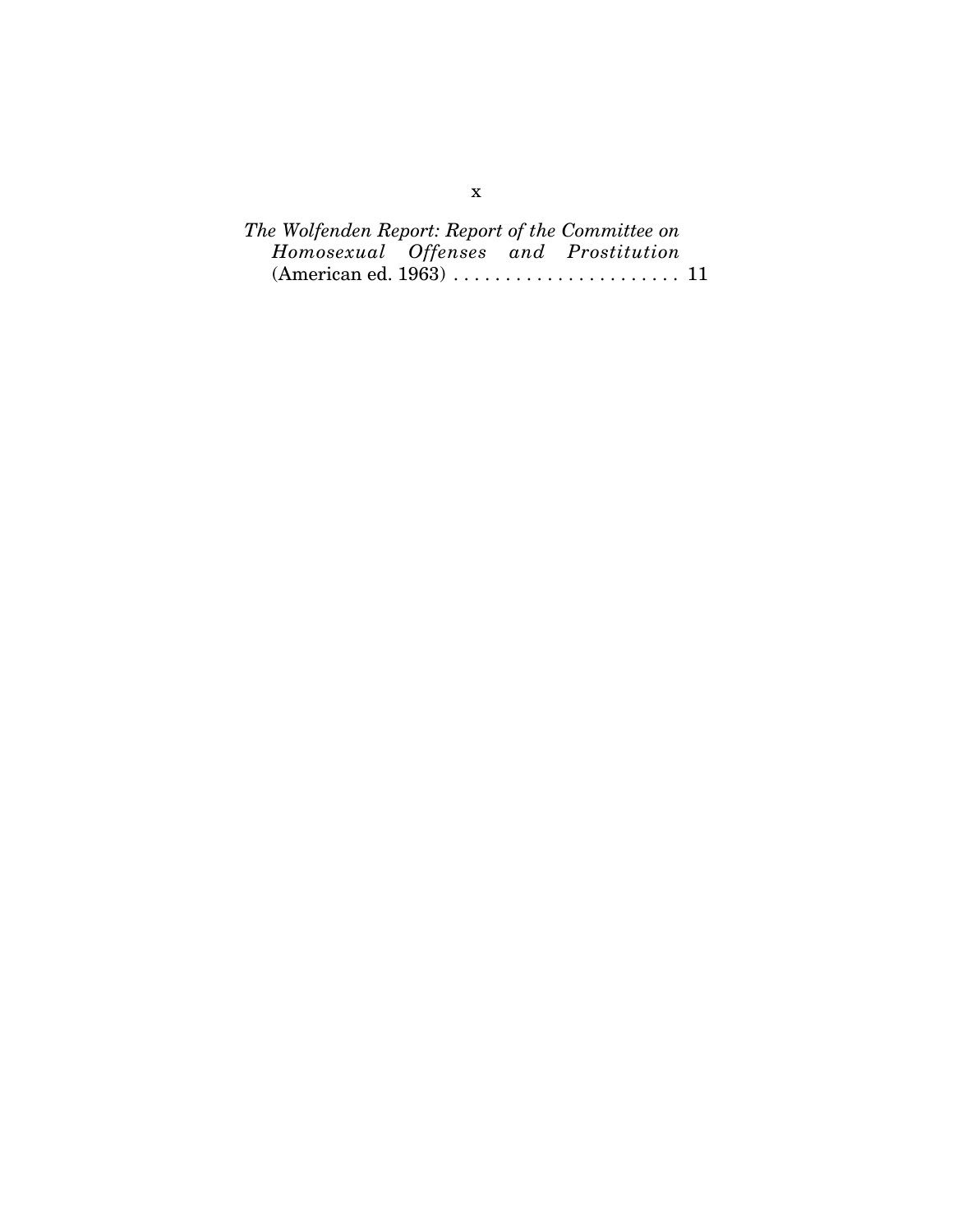#### **INTEREST OF** *AMICI CURIAE*<sup>1</sup>

The individual *amici* have devoted significant scholarly attention to the nature and limits of the modern scientific project and to issues relevant to the appropriate structure of family life.

Leon R. Kass is the Madden-Jewett Scholar at the American Enterprise Institute, and Addie Clark Harding Professor Emeritus in the Committee on Social Thought at the University of Chicago. Originally trained in medicine (M.D., Chicago, 1962) and biochemistry (Ph.D., Harvard, 1967), he is the author of numerous books and articles about the relation between science and society.

Harvey C. Mansfield is the William R. Kenan, Jr., Professor of Government at Harvard University. His work in political science has included studies of the nature of modern political science and its effects on public policy, as well as studies of the relationship between the sexes in the light of science and philosophy.

The Institute for Marriage and Public Policy is a nonprofit, nonpartisan organization dedicated to strengthening marriage as a social institution. Working with scholars, public officials, and community leaders,

<sup>&</sup>lt;sup>1</sup> Nelson Lund and Kenneth A. Klukowski authored this brief for *amicus curiae*. No counsel for any party authored this brief in whole or in part and no one apart from *amicus curiae* made a monetary contribution to the preparation or submission of this brief. All parties have consented to the filing of this brief, and were timely notified.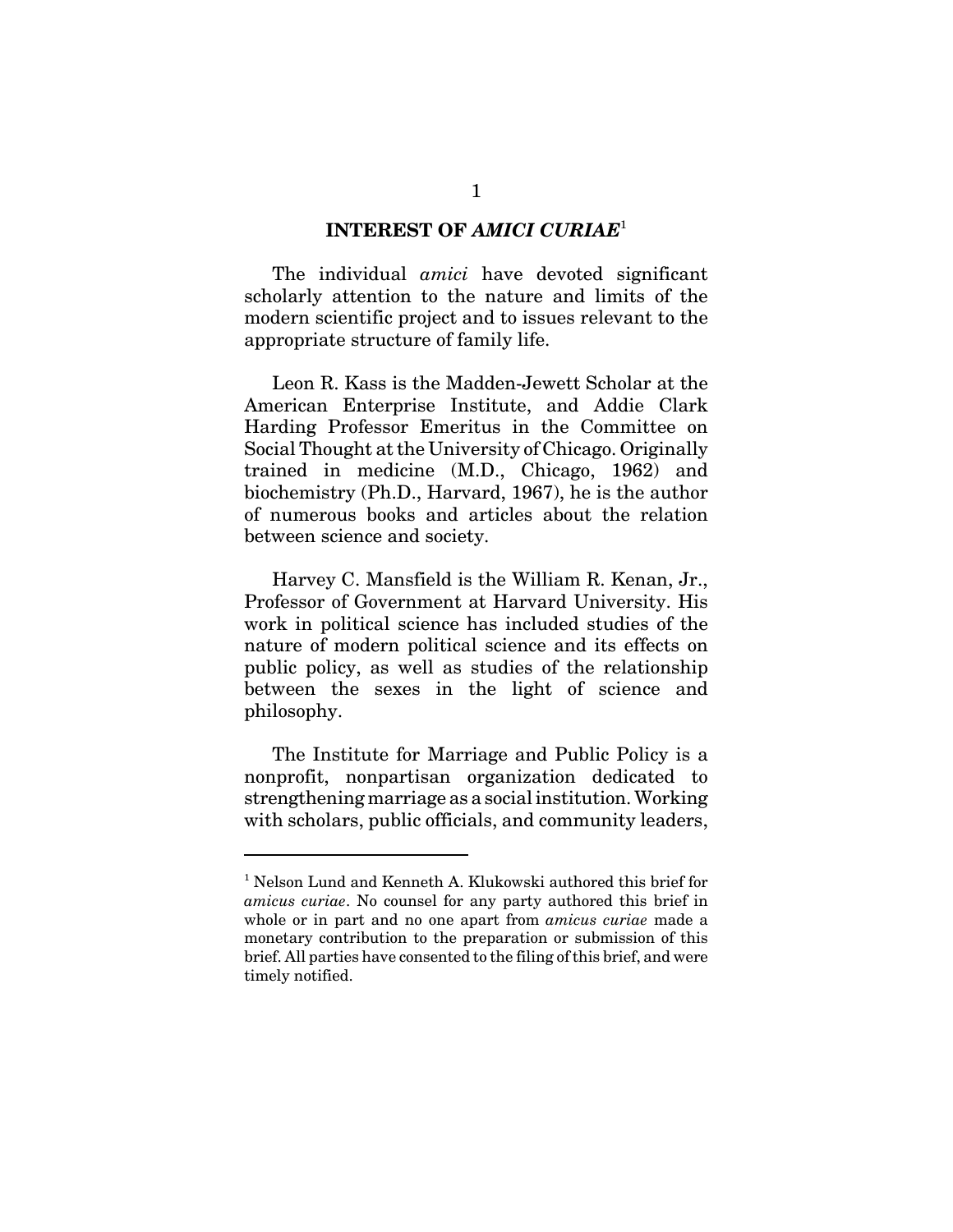the Institute seeks to promote thoughtful, informed discussion of marriage and family policy at all levels of American government, academia, and civil society.

#### **SUMMARY OF THE ARGUMENT**

This case should be decided on the basis of the law, without reliance on the social science studies and authorities that Respondents and their *amici* will undoubtedly put before the Court. The social and behavioral sciences have a long history of being shaped and driven by politics and ideology. This is partly because researchers often choose to study issues implicating controversial questions of public policy. And it is partly because it is often impossible to perform the kind of objective observations and controlled experiments that are standard in the physical sciences. History is littered with notorious examples of false theories gaining wide acceptance among respected social and behavioral scientists, some of which supported pernicious public policies.

Although published academic studies typically contain caveats about the limitations of their methodology and of the data available to the researcher, those studies are frequently cited in litigation and in public debate for conclusions they cannot legitimately support. When organizations of social and behavioral scientists purport to speak for a professional consensus on controversial matters of public policy, special caution is warranted. At one time, for example, psychiatrists almost universally considered homosexuality a mental disorder, and the American Psychiatric Association classified it as such in its *Diagnostic and Statistical Manual of Mental*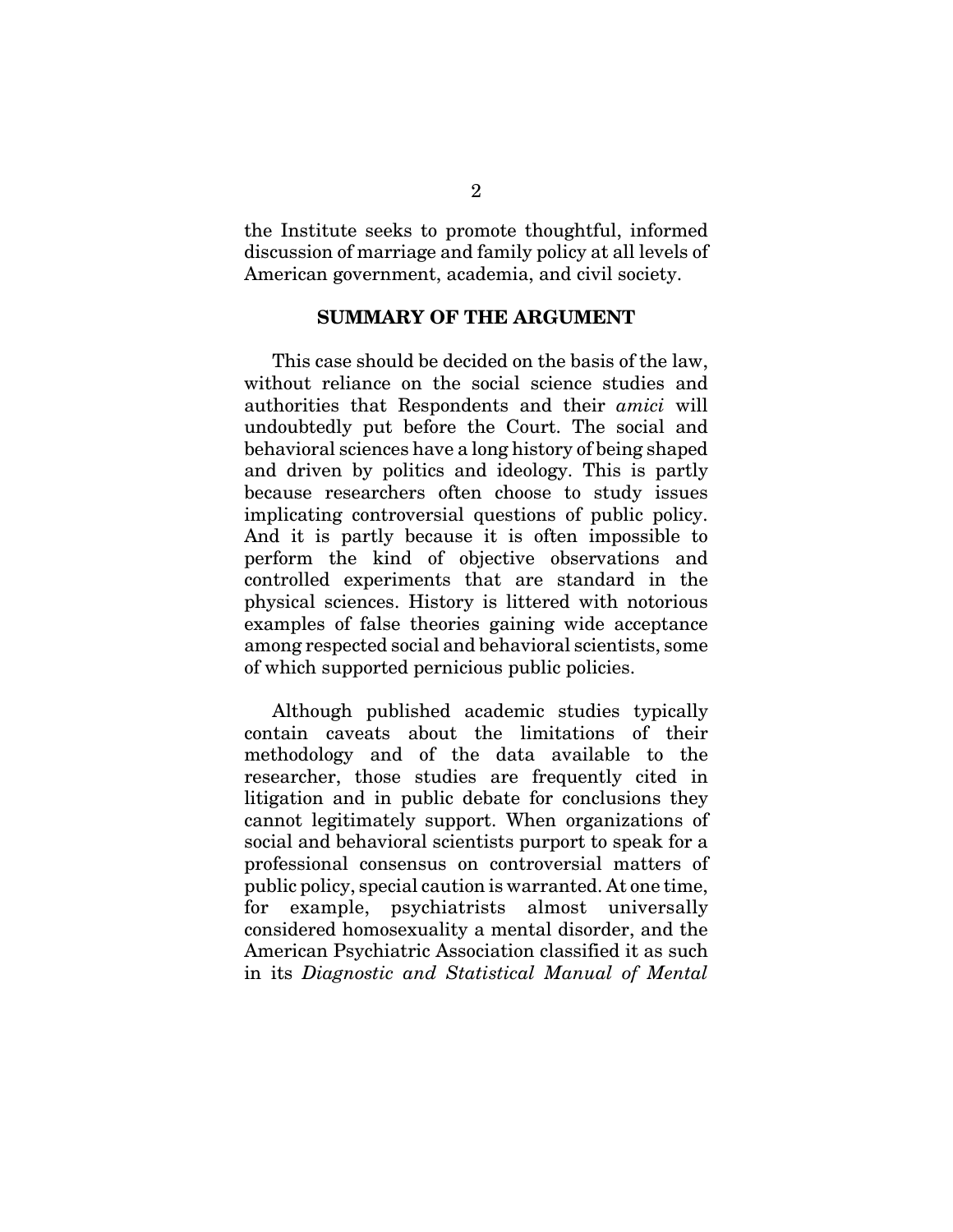*Disorders* ("*DSM*"). After a sustained political campaign against the Association, its members voted in 1973 to remove homosexuality from the *DSM*. The historical record shows that the change was not made because of new scientific findings, but rather in response to external political pressure and to political maneuvering within the Association.

*Amici* do not contend that the long-standing classification of homosexuality as a mental disorder was justified by reliable science, or that the alteration of the *DSM* resulted from scientific error. Our point, rather, is that science had little to do with the Association's revision of the *DSM*, and that this episode illustrates why such organizations should not be taken for the voice of science. It would have been a mistake for this Court to rely on the official position of the American Psychiatric Association either before or after 1973.

It would also be a mistake to rely on briefs from this and similar organizations today. There is good reason to believe that the political climate has strongly influenced much of the existing research on issues raised in this case. That body of research, moreover, is radically inconclusive. Same-sex marriage is a very recent innovation, as is the practice of child rearing by same-sex couples. The effects of these new developments could certainly be significant. But only an advocate for social change could claim to know that the effects will be entirely or even largely benign.

Even if same-sex marriage and child rearing by same-sex couples were far more common than they now are, large amounts of data collected over decades would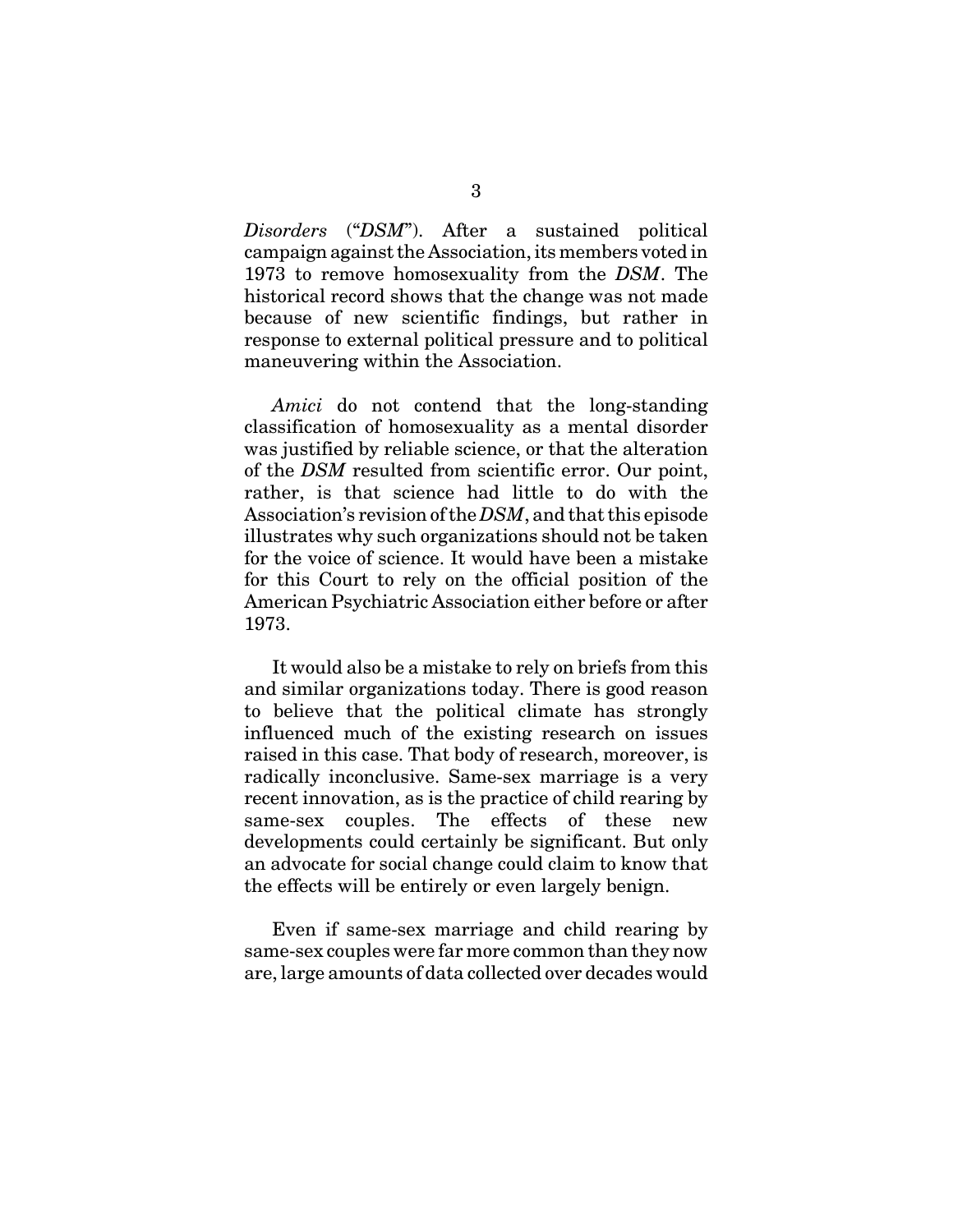be required before any responsible researcher could make meaningful scientific estimates of the effects. Social and behavioral scientists, moreover, have inadequate tools for measuring the effects of different family structures on children. Notwithstanding the patent weaknesses of the existing research, Respondents sought to persuade the courts below that there is a scientific basis for constitutionalizing samesex marriage. In fact, there is no such basis. There neither are nor could possibly be any scientifically valid studies from which to predict the effects of a family structure that is so new and so rare. The necessary data simply do not exist.

There could conceivably come a time when supporters of traditional marriage are compelled by scientific evidence to acknowledge that same-sex marriage is not harmful to children or to society at large. That day is not here, and there is not the slightest reason to think it is imminent. It is no less possible that scientific evidence will eventually show that redefining marriage to encompass unions of samesex couples *does* have harmful effects on our society and its children. That day is also not yet here, but there is no basis for this or any other court to conclude that it will never arrive. Now and for the foreseeable future, claims that science provides support for constitutionalizing a right to same-sex marriage must necessarily rest on ideology. Ideology may be pervasive in the social sciences, especially when controversial policy issues are at stake, but ideology is not science.

In recent decades, this Court has been inundated with arguments and evidence from social and behavioral scientists. Reliance on such briefing is no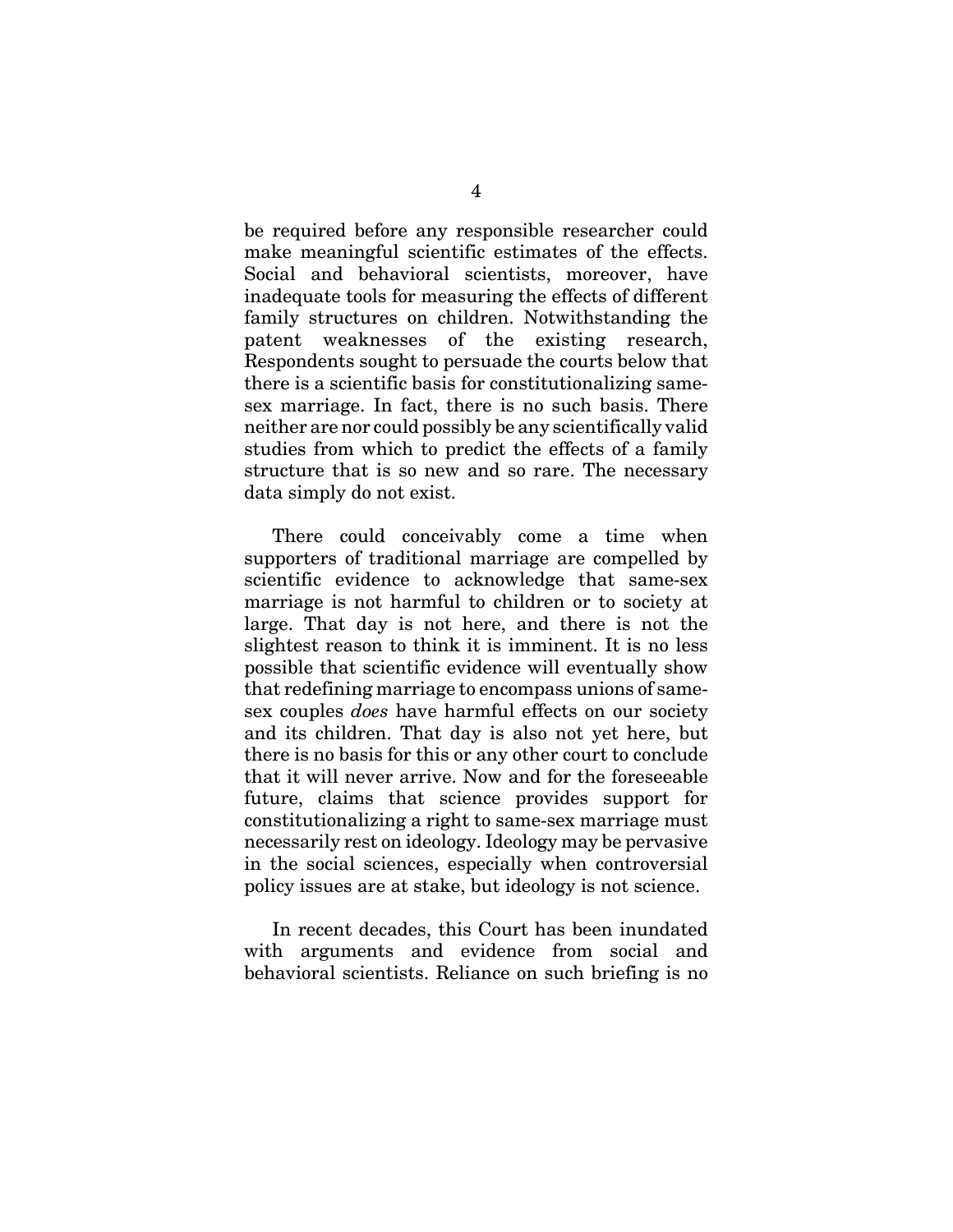doubt sometimes appropriate. But the Court has frequently expressed its skepticism about such submissions, and for good reason. In this case, the relevant scientific evidence on which Respondents seek to rely is manifestly unreliable, and it should be given no weight at all. The case can and should be resolved on the basis of the law.

#### **ARGUMENT**

#### **I. THIS COURT HAS RECOGNIZED THAT UNRELIABLE EXPERT OPINIONS ARE A SERIOUS THREAT TO THE INTEGRITY OF THE LEGAL SYSTEM.**

Modern science advances our understanding of the world by testing potentially falsifiable hypotheses against observable and measurable data. *See*, *e.g.*, *Daubert v. Merrell Dow Pharmaceuticals, Inc.*, 509 U.S. 579, 593 (1993); Karl Popper, *Conjectures and Refutations: The Growth of Scientific Knowledge* 37 (5th ed. 1989) ("[T]he criterion of the scientific status of a theory is its falsifiability, or refutability, or testability") (emphasis deleted). Because it is seldom if ever possible for all relevant data to be accounted for, and thus for all but one of the logically possible alternatives to be falsified, scientific theories are in principle always subject to revision on the basis of new data or better measurements. *See* Karl Popper, *The Logic of Scientific Discovery* 44, 47 (1959).

Our legal system, of course, cannot treat all scientific conclusions as tentative or inadmissible. *Daubert*, 509 U.S. at 596-97. It must therefore often rely on expert testimony or on the consensus of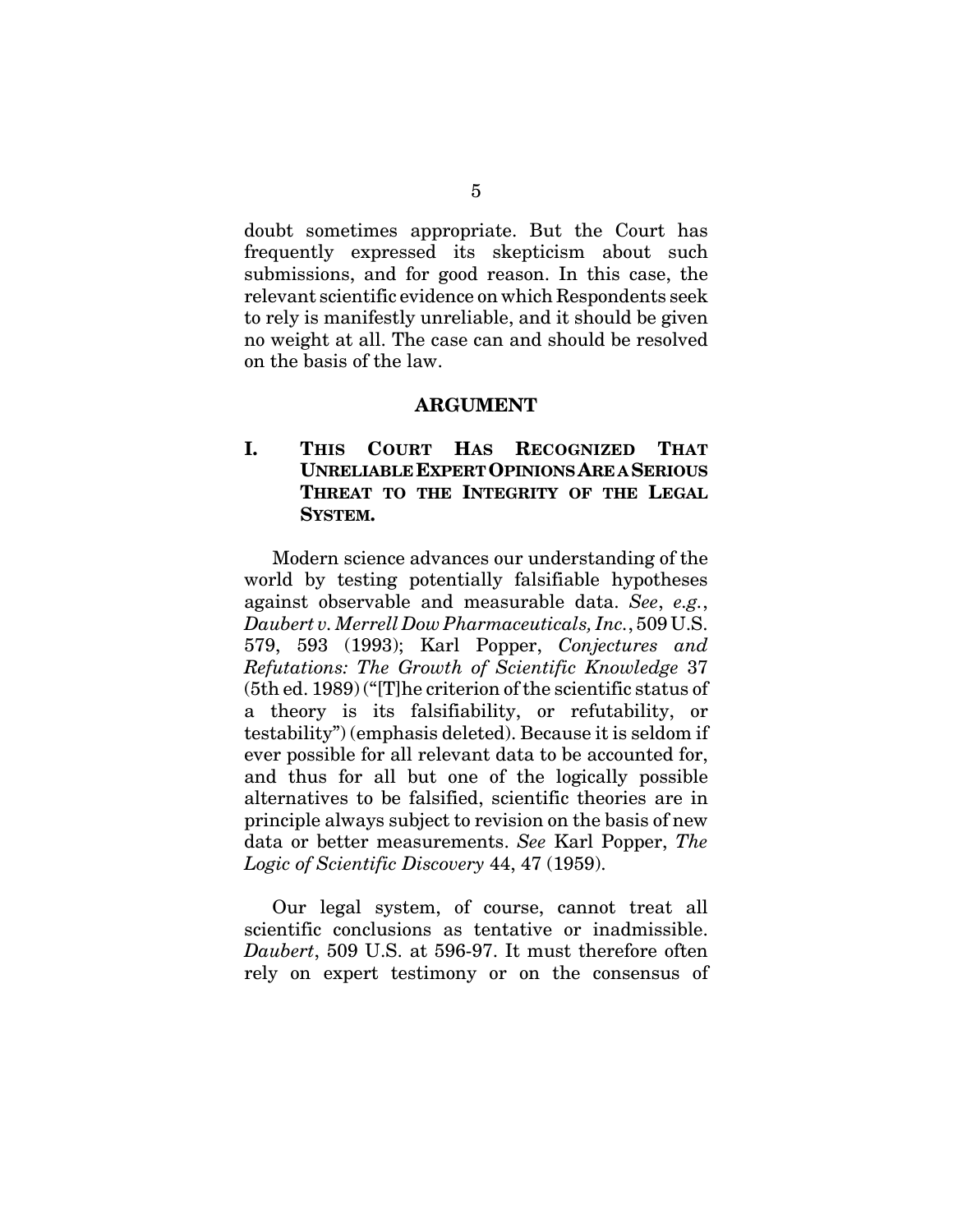scientific authorities. Cases in the *Daubert* line frequently involve characteristically scientific issues about causation in the physical world. *See*, *e.g.*, *Daubert* itself (whether a mother's prenatal ingestion of a prescription drug caused birth defects in her offspring); *General Elec. Co. v. Joiner*, 522 U.S. 136 (1997) (whether workplace exposure to certain chemicals caused plaintiff's lung cancer); *Weisgram v. Marley Co.*, 528 U.S. 440 (2000) (whether a defect in a heating device caused a fire). Even here, experts frequently overstate the reliability of their conclusions, for a variety of reasons including the incentives they may have to favor one party or another in litigation.<sup>2</sup> Accordingly, this Court has recognized that reliance on such opinion evidence is often perilous, *see*, *e.g.*, *Daubert*, 509 U.S. at 592-95, and has imposed standards of reliability that are "exacting," *Weisgram*, 528 U.S. at 455.

The Court's deep concern about the use of unreliable evidence in the context of physical causation should be magnified a thousand-fold in a case like this one. Unlike a tort case, this litigation raises elusive and contentious issues about the nature of homosexuality and the personal and social effects of alternative family structures. A decision constitutionalizing a right to same-sex marriage, moreover, would have social implications far beyond any that might arise from a mistake in a product liability case.

<sup>2</sup> *See generally*, *e.g.*, Peter H. Huber, *Galileo's Revenge: Junk Science in the Courtroom* (1991).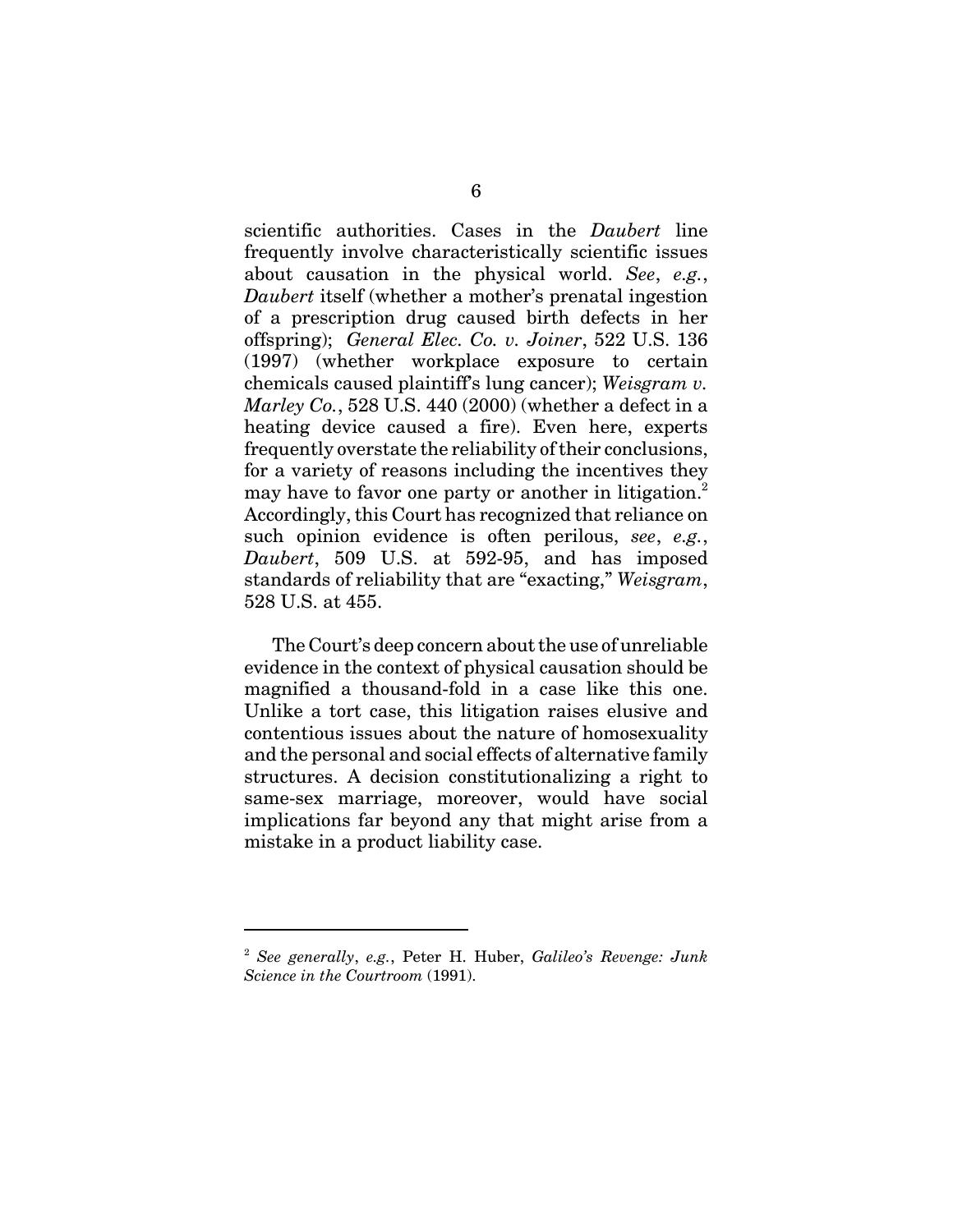Academic studies of the issues raised in this case, like many others in the various fields of social science, are subject to severe constraints arising from limited data and from a dearth of the kind of controlled and replicable experiments that are characteristic of the physical sciences. This Court should not rely on the social science research that will undoubtedly be cited by Respondents and their *amici*.

#### **II. SOCIAL AND BEHAVIORAL SCIENCE IS FREQUENTLY SHAPED AND DRIVEN BY POLITICS AND IDEOLOGY.**

Even in the physical sciences, research is often tainted by the bias of the researchers. These biases can arise from a multitude of causes, frequently invisible to the researchers themselves, including the researcher's policy preferences, unquestioning acceptance of conventional wisdom, personal ambition, and ideology. The effort in recent years to close off debate about issues related to global warming provides one example, and a striking one because it has come close on the heels of warnings from scientists about the possibility of a new ice age caused by global *cooling*. 3 This Court has not rushed to embrace an end to the debates, and

<sup>&</sup>lt;sup>3</sup> In 1972, for example, a group of glacial epoch experts held a conference at which "they agreed that interglacial periods tended to be short and to end relatively quickly. A large majority further agreed that extrapolating the Milankovitch curves into the future showed that 'the natural end of our warm epoch is undoubtedly near.'" Spencer R. Weart, *The Discovery of Global Warming* 77-78 (rev. ed. 2008).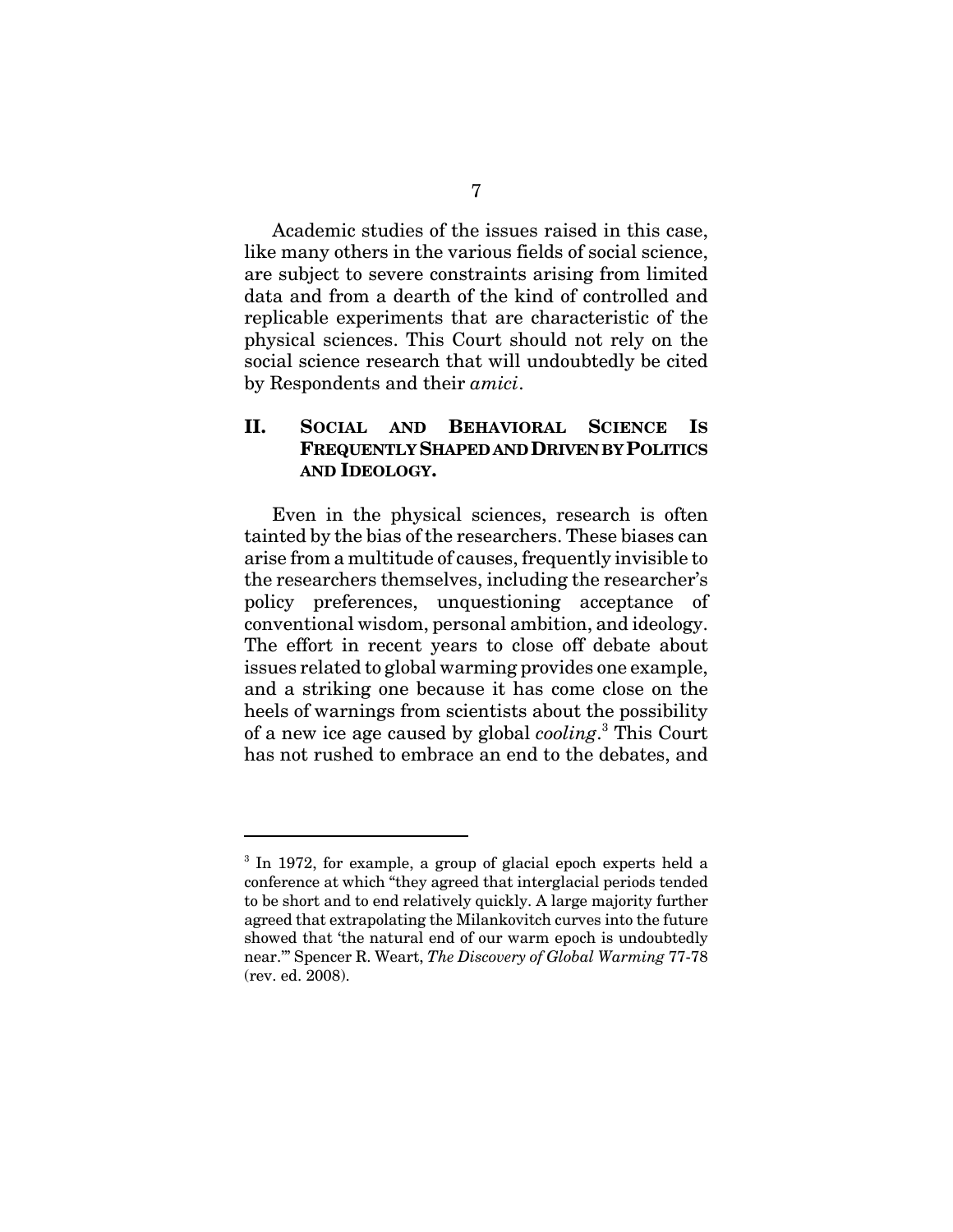for good reason.<sup>4</sup> It can sometimes take a very long time for a genuinely settled consensus based on scientifically valid studies to arise. The debate in astronomy over geocentric theory, for example, remained open for hundreds of years after Copernicus. Only in the nineteenth century did new technology finally permit observations conclusively demonstrating that the earth does move in relation to what were once called the "fixed stars."5

The social sciences are far more prone to biased research than the physical sciences. That is partly because such research frequently addresses questions with immediate implications for controversial issues of public policy. And it is partly because it is inherently much more difficult—and often impossible—to perform the kind of objective observations and replicable experiments that are the staple of the physical sciences. It is therefore often difficult to definitively *disprove* theories that have little or no basis. History is littered with notorious illustrations, including phrenology, Marxist economics, and so-called scientific

<sup>4</sup> In *Massachusetts v. EPA*, 549 U.S. 497, 504-05 (2007), the Court recognized the existence of evidence that has led respected scientists to believe certain emissions are contributing to a rise in global temperatures. The Court also acknowledged, and properly so, that the science is unsettled, holding only that "[i]f the scientific uncertainty is so profound that it precludes EPA from making a reasoned judgment as to whether greenhouse gases contribute to global warming, EPA must say so." *Id*. at 534.

<sup>5</sup> *See*, *e.g.*, 2 *Dictionary of Scientific Biography* 97-101 (1973) (entry for Friedrich Wilhelm Bessel).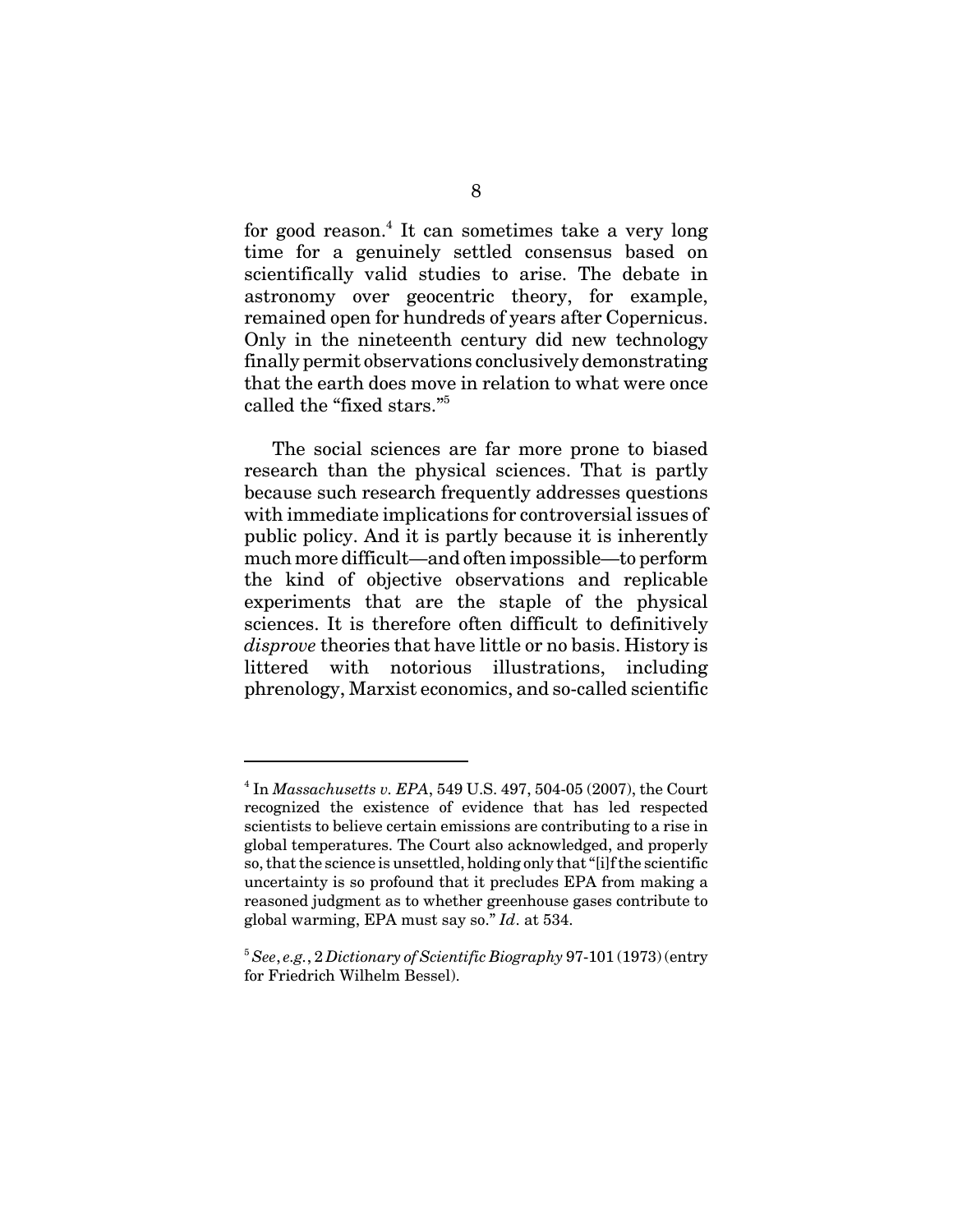racism, all of which were once widely accepted by respected social and behavioral scientists.

The late Senator Daniel Patrick Moynihan, himself a distinguished social scientist, acutely diagnosed the susceptibility of social science to politicization:

*[S]ocial science is rarely dispassionate, and social scientists are frequently caught up in the politics which their work necessarily involves*. . . . Moreover, there is a distinct social and political bias among social scientists. In all fairness, it should be said that this is a matter which social scientists are quick to acknowledge, and have studied to some purpose. It all has to do, one suspects, with the orientation of the discipline toward the future: It attracts persons whose interests are in shaping the future rather than preserving the past. In any event, the pronounced "liberal" orientation of sociology, psychology, political science, and similar fields is well established.<sup>6</sup>

When Senator Moynihan wrote this in 1979, the "liberal' orientation" in these fields was indeed well established by surveys of university faculties.<sup>7</sup> More recent surveys indicate that this orientation has become considerably more pronounced in recent

<sup>6</sup> Daniel Patrick Moynihan, *Social Science and the Courts*, 54 Pub. Int. 12, 19-20 (Winter 1979) (emphasis in the original).

<sup>7</sup> *See*, *e.g.*, Everett Carll Ladd, Jr. & Seymour Martin Lipset, *The Divided Academy: Professors and Politics* (1975).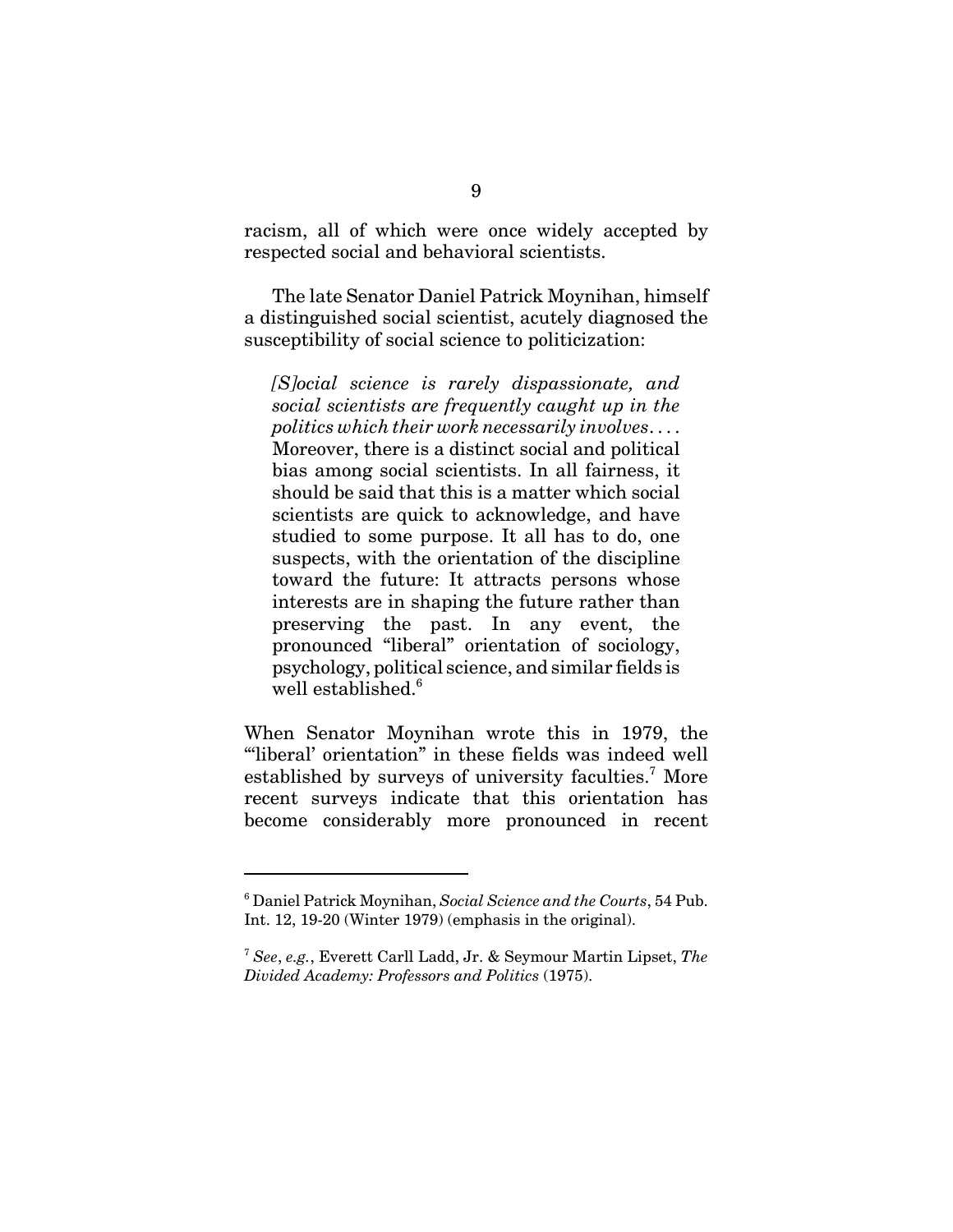decades,<sup>8</sup> and that it is stronger in the realm of "social or 'lifestyle' liberalism than it is in economic liberalism."<sup>9</sup> Multiple-regression analysis has provided preliminary results consistent with the hypothesis that when academic achievement is controlled for, academics who do not hold progressive political views experience negative effects on their professional advancement.<sup>10</sup> If confirmed by further research, these results might be explained in part by the dynamics of group psychology.11 These dynamics might also help to explain why research in certain fields can consistently and for reasonably long periods of time support conclusions that are eventually proven false.

When *organizations* of social and behavioral scientists purport to represent a consensus of their

<sup>9</sup> *Id*. at 8.

<sup>10</sup> *Id*. at 12, 13.

<sup>8</sup> *See*, *e.g.*, Stanley Rothman, S. Robert Lichter & Neil Nevitte, *Politics and Professional Advancement Among College Faculty*, 3(1)(Art. 2) Forum 1, 1-8 (2005), www.cwu.edu/~manwellerm/ academic%20bias.pdf.

<sup>11</sup> *See*, *e.g.,* Edward L. Glaeser & Cass R. Sunstein, *Extremism and Social Learning*, 1 J. Legal Analysis 263 (2009); Cass R. Sunstein, Essay, *Deliberative Trouble? Why Groups Go to Extremes*, 110 Yale L.J. 71 (2000). *See also*, *e.g.*, John Tierney, *Social Scientist Sees Bias Within*, N.Y. Times, Feb. 7, 2011, *available at* http://www.nytimes.com/2011/02/08/science/08tier.html?\_r=1& (reporting that Jonathan Haidt, a social psychologist at the University of Virginia, argues that "social psychologists are a 'tribal-moral community' united by 'sacred values' that hinder research and damage their credibility—and blind them to the hostile climate they've created for non-liberals").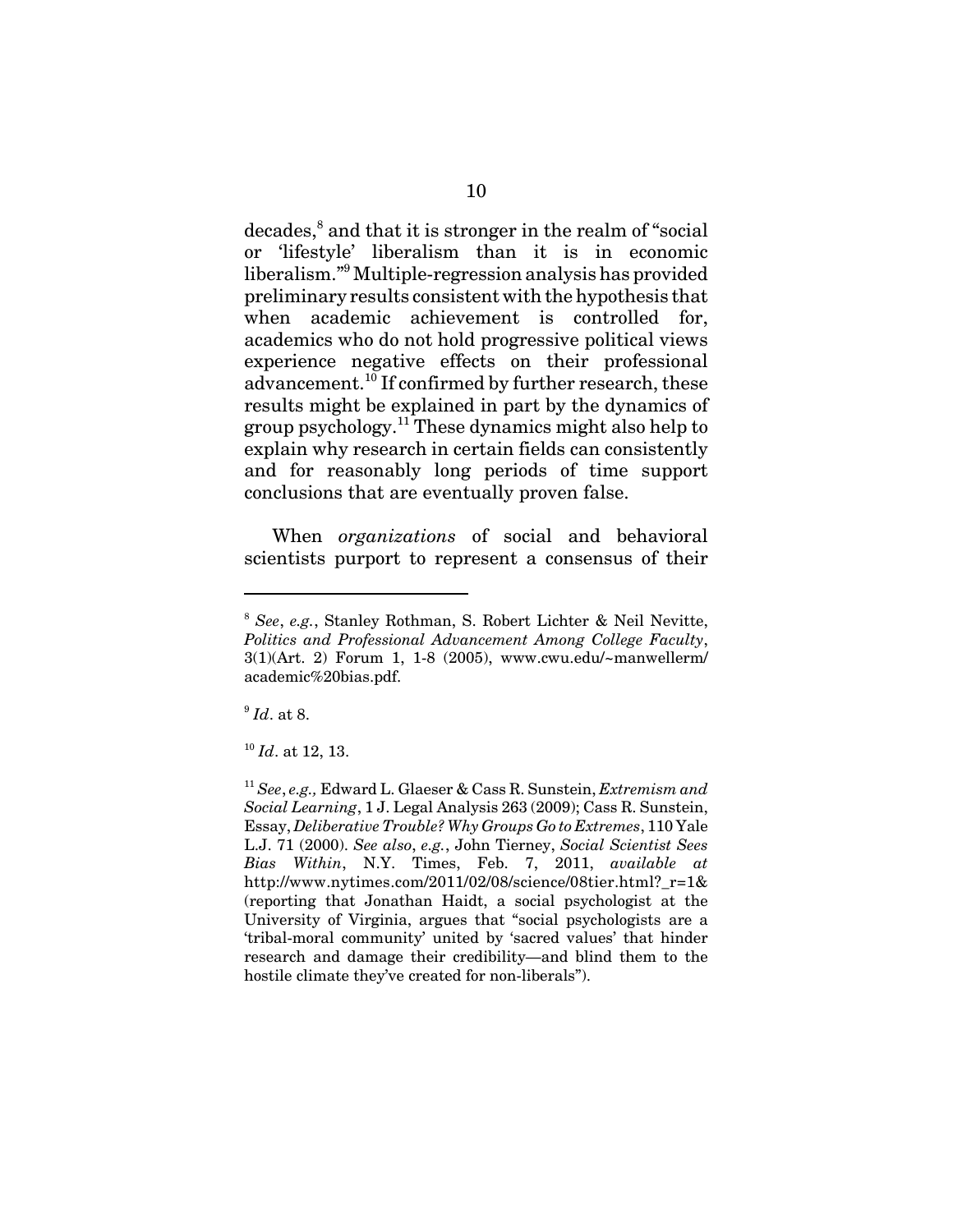professions, special caution is warranted. A telling illustration is provided by the history of classifying homosexuality in the American Psychiatric Association's *Diagnostic and Statistical Manual of Mental Disorders* ("*DSM*"). As recently as the 1960's, there was an overwhelming consensus in the psychiatric profession that homosexuality should be classified as a mental disorder. This consensus was reinforced by an in-depth study comparing 106 male homosexuals and 100 male heterosexuals under the care of members of the Society of Medical Psychoanalysts. The research was carried out over a period of ten years, and the results were reported in a massive volume signed by Irving Bieber and nine coauthors.12 Even those who did not adhere to the dominant psychoanalytic approach in psychiatry agreed that homosexuality should be considered an abnormality. $^{13}$  Doubts about the validity of this diagnosis were raised by research from outside psychiatry, including that of Alfred Kinsey and students of comparative anthropology and

<sup>12</sup> Irving Bieber, et al., *Homosexuality: A Psychoanalytic Study* (1962).

<sup>13</sup> *See*, *e.g.*, Dr. Karl Menninger's Introduction to the American edition of a 1957 report recommending that the British government decriminalize private homosexual activity between consenting adults: "Whatever it may be called by the public, there is no question in the minds of psychiatrists regarding the abnormality of [homosexual] behavior." *The Wolfenden Report: Report of the Committee on Homosexual Offenses and Prostitution* 6 (American ed. 1963).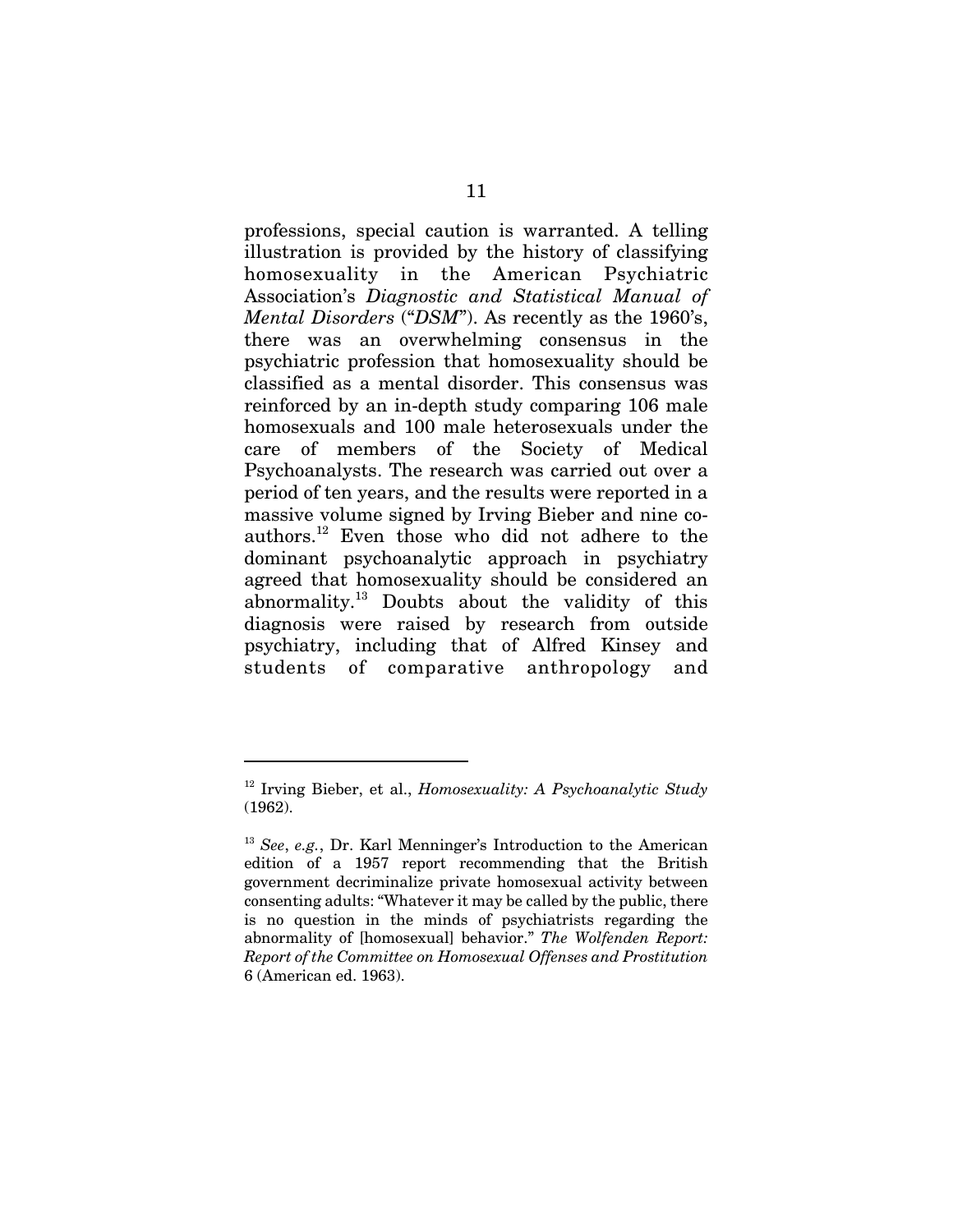primatology.14 That research, however, was subject to various interpretations, and psychiatrists disagreed among themselves primarily about the etiology and treatment of what they agreed was a disorder.<sup>15</sup>

Beginning in 1970, the American Psychiatric Association came under sustained attack from an organized political movement determined to force the Association to remove homosexuality from the *DSM*. Within the short space of three years, this attack succeeded. As a detailed (and by no means unsympathetic) history of this political struggle has demonstrated, the change in the Association's position was not the result of scientific advances.<sup>16</sup> Rather, it was a response to political tactics that included public denunciations of the profession and disruption of scholarly conferences.<sup>17</sup> The intricate maneuvering for change within the Association was not led by experts on homosexuality; those who resisted the proposed change, moreover, alleged that some of its public supporters privately acknowledged that they considered homosexuality a pathological condition, but were afraid to say so publicly.<sup>18</sup> Eventually a referendum was held, and the deletion of

<sup>17</sup> *See id*. at 78-111.

<sup>14</sup> *See* Ronald Bayer, *Homosexuality and American Psychiatry: The Politics of Diagnosis* 42-53 (1987).

<sup>15</sup> *See*, *e.g.*, *id*. at 48.

<sup>16</sup> *See id*. at 67-154.

<sup>18</sup> *See id*. at 112-42.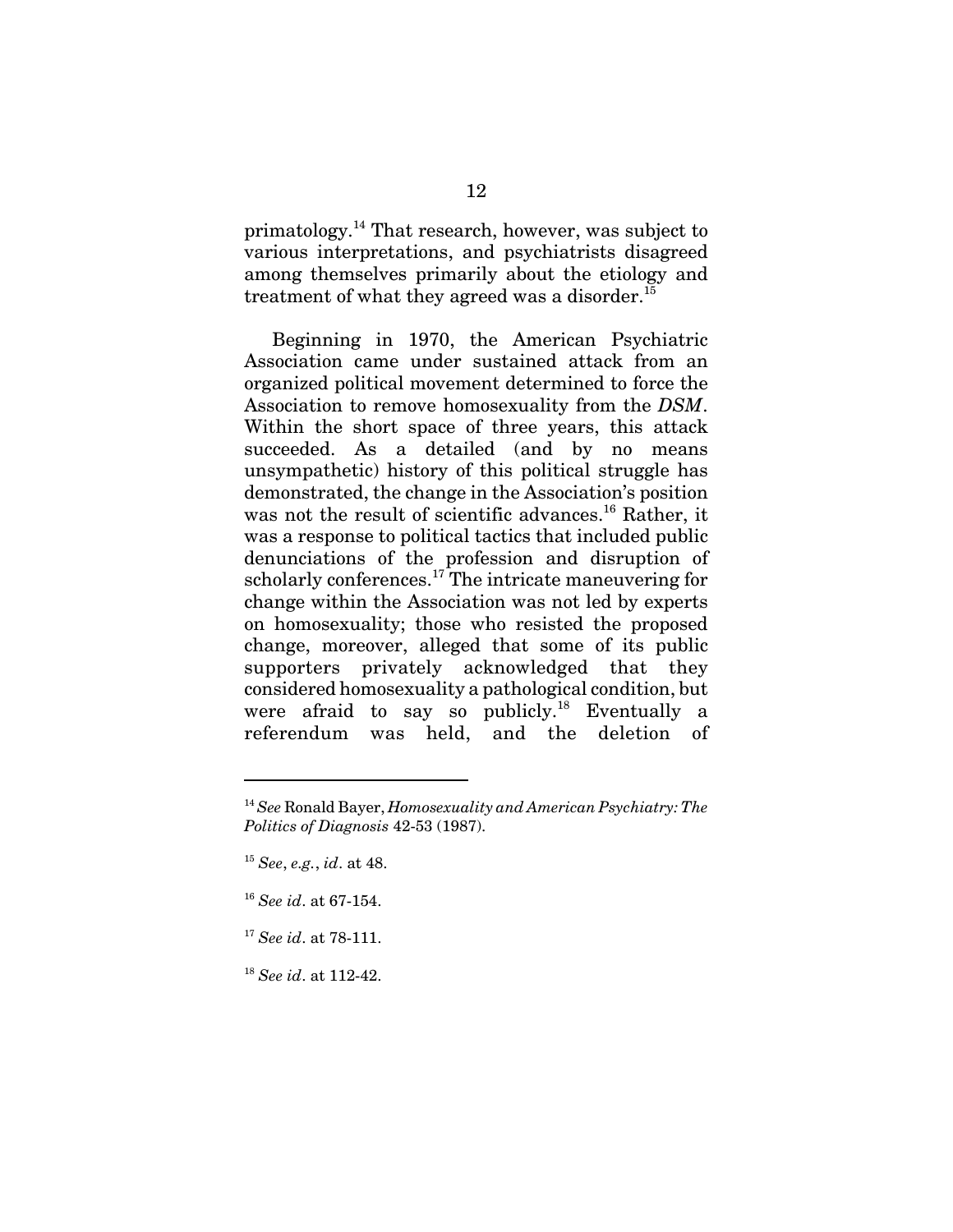homosexuality from the *DSM* was approved, though only by 58% of the Association's members.<sup>19</sup>

*Amici* do not contend that the long-standing classification of homosexuality as a mental disorder was justified by reliable science, or that the alteration of the *DSM* in 1973 resulted from scientific error. Our point, rather, is that science had little to do with what happened, and that this episode illustrates why organizations of social and behavioral scientists should not be taken for the voice of science. The American Psychiatric Association's treatment of homosexuality in the *DSM* was not based on settled science either before or after its political decision to alter its position. It would have been a mistake for this Court to rely on the classification of homosexuality in either version of the *DSM*.

It would also be a mistake to rely on briefs or official statements from this and similar organizations today. There is good reason to believe that the political climate has strongly influenced much of the existing research on issues raised in this case. Norval Glenn of the University of Texas, for example, has written: "Given the widespread support for same-sex marriage among social and behavioral scientists, it is becoming politically incorrect in academic circles even to suggest that arguments being used in support of same-sex marriage might be wrong."<sup>20</sup> Similarly, two strong

<sup>19</sup> *See id*. at 142-48.

<sup>20</sup> Norval D. Glenn, *The Struggle for Same-Sex Marriage*, 41 Soc'y 25, 27 (2004). Perhaps not surprisingly, it appears that only one researcher (Professor Mark Regnerus) has recently published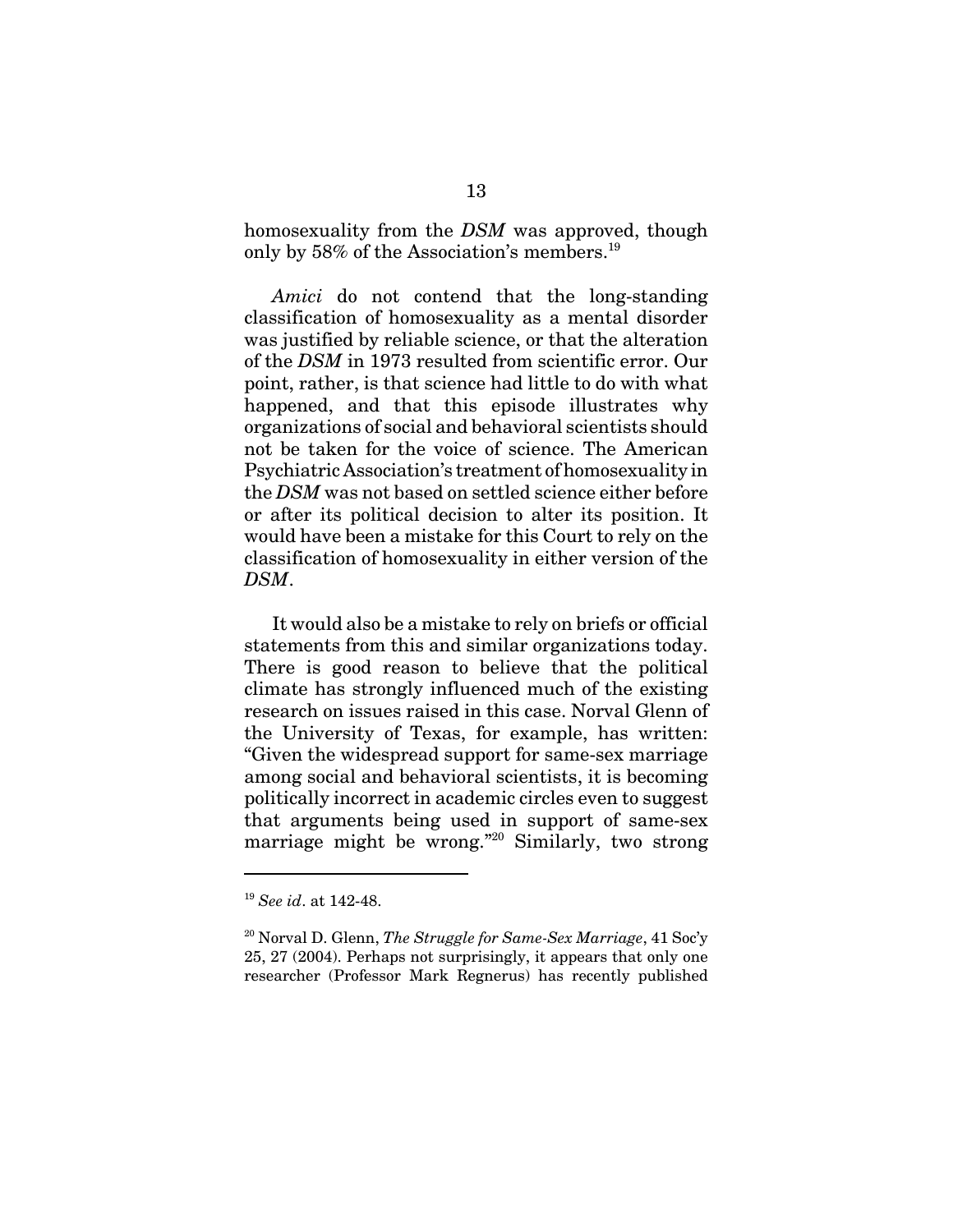opponents of what they call "heterosexism" have attacked the scholarship of those who support traditional marriage, but have also said, "We wish to acknowledge that the political stakes of this body of research are so high that ideological 'family values' of scholars play a greater part than usual in how they design, conduct, and interpret their studies."<sup>21</sup> They have also suggested that many psychologists sympathetic to parenting by homosexuals are apt to "downplay the significance of any findings of differences."22

The record in this case offers some revealing examples. Some of Respondents' own expert witnesses have acknowledged that opinions (including their own)

21 Judith Stacey & Timothy J. Biblarz, *(How) Does the Sexual Orientation of Parents Matter?*, 66 Am. Soc. Rev. 159, 161 (2001).

<sup>22</sup> *Id*. at 162.

significant scientific research casting doubt on the beneficial effects of parenting by homosexuals. Even less surprising, he has been subjected to a campaign of public vilification, including a complaint of scientific misconduct that triggered a formal inquiry by his university (which led to his exoneration). *See*, *e.g.*, Univ. of Tex., *University of Texas at Austin Completes Inquiry into Allegations of Scientific Misconduct*, Aug. 29, 2012, *available at* www.utexas.edu/news/2012/08/29/regnerus\_scientific \_misconduct\_inquiry\_completed/; William Saletan, *A Liberal War on Science?*, Slate, June 14, 2012, www.slate.com/articles/ health\_and\_science/human\_nature/2012/06/don\_t\_let\_criticism of the new gay parents study become a war on science.singl e.html#pagebreak\_anchor\_2; David Sessions, *Mark Regnerus's Gay Parenting Study Starts a Political War*, Daily Beast, June 12, 2012, www.thedailybeast.com/articles/2012/06/12/markregnerus-s-gay-parenting-study-starts-a-political-war.html.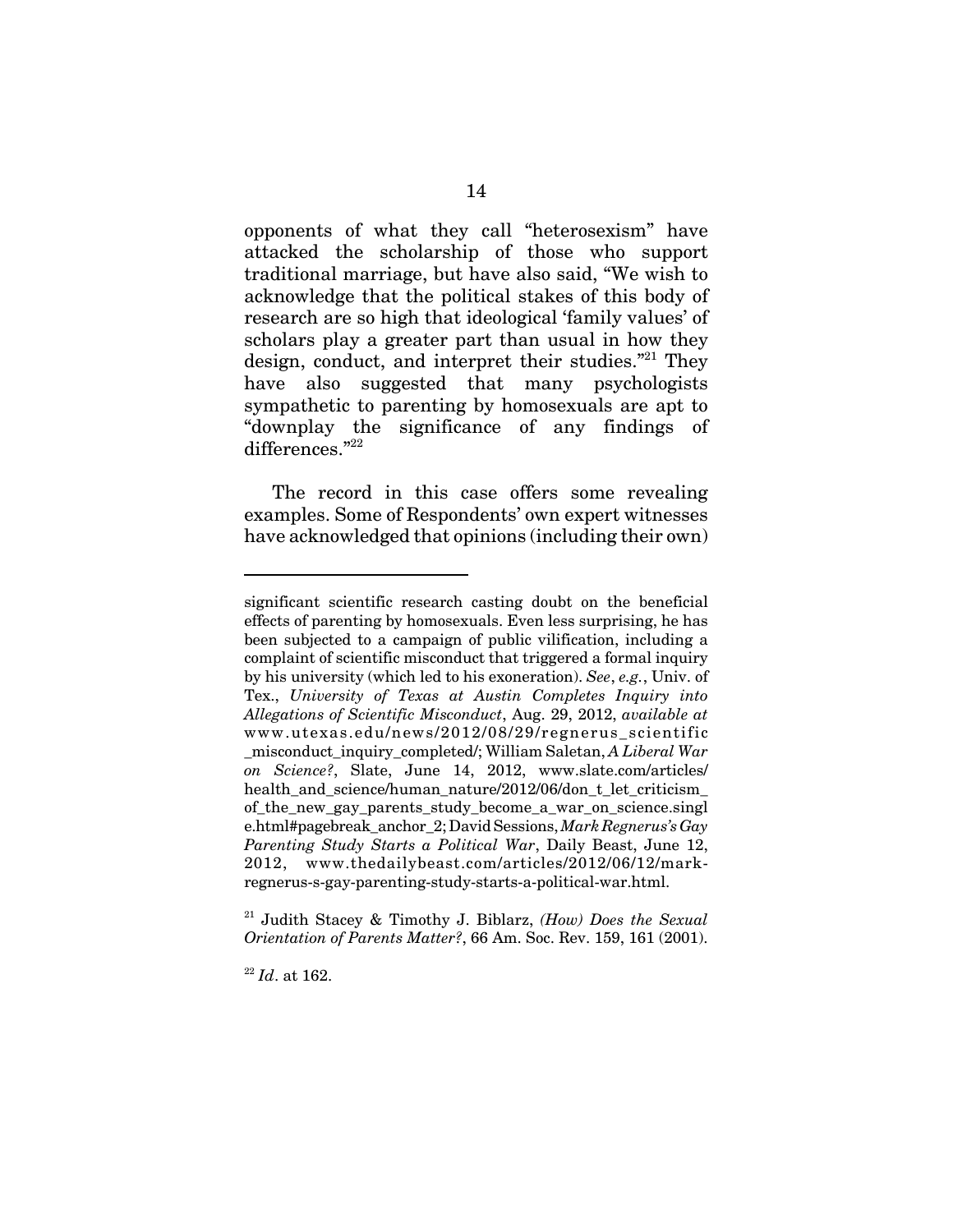about whether homosexuality is a psychological disorder are not scientific judgments.<sup>23</sup> At trial, Respondents' expert on child development, Dr. Michael Lamb, read the following statement by the American Academy of Child and Adolescent Psychiatry: "Lesbian, gay, bisexual or transgender people have faced more rigorous scrutiny than heterosexual people regarding their rights to be or become parents." Under cross examination, Dr. Lamb was unable to dispute the proposition that "this statement is not based in empirics, but, rather, in politics."<sup>24</sup>

Dr. Lamb was cited by the district court for the broad and unqualified conclusions that the "gender of a child's parent is not a factor in the child's adjustment" and that "having both a male and female parent does not increase the likelihood that a child will be well-adjusted."<sup>25</sup> At trial, however, Dr. Lamb had conceded that his own published research concluded that growing up without fathers had significant

<sup>23</sup> *See*, *e.g.*, Ilan H. Meyer, *Prejudice, Social Stress, and Mental Health in Lesbian, Gay, and Bisexual Populations: Conceptual Issues and Research Evidence*, 129 Psych. Bulletin 674, 674 (2003) ("[W]hether homosexuality should be considered a mental disorder . . . . depends on scientific and social consensus that evolves and is subject to the vicissitudes of social change." (citations omitted)); George Chauncey, *Gay New York: Gender, Urban Culture and the Making of the Gay Male World 1890-1940*, at 13 (1994) ("Whether homosexuality is good or bad, chosen or determined, natural or unnatural, healthy or sick is debated, for such opinions are in the realm of ideology and thus subject to contestation . . . .").

 $24$  Trial Transcript, 1053-1054.

 $25$  Pet. App. 263a, 264a.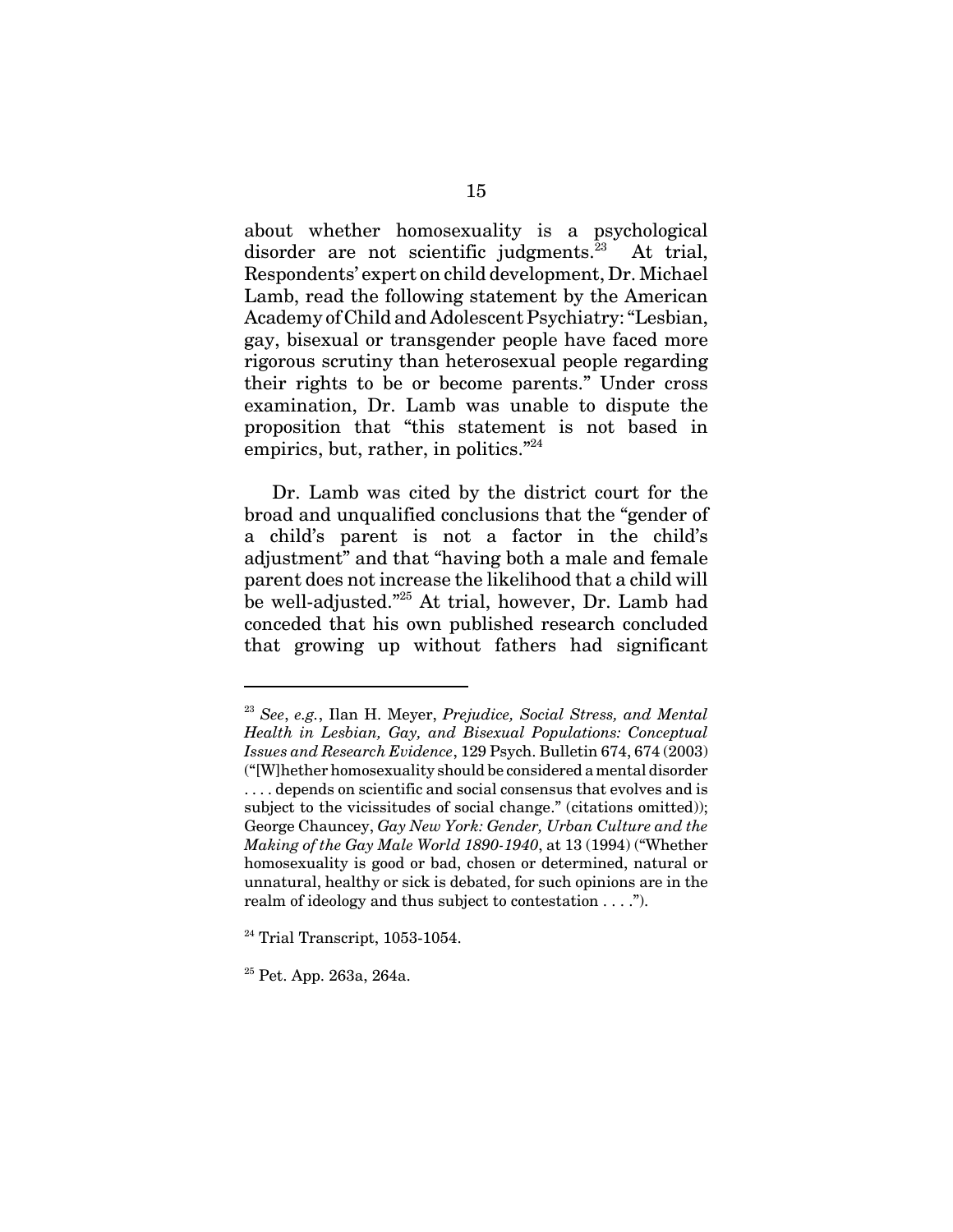negative effects on boys, and that there is data indicating that there are significant differences between men and women in their parental behavior.<sup>26</sup> At trial, he also conceded that there is considerable research indicating that traditional opposite-sex biological parents appear in general to produce better outcomes for their children than other family structures do.<sup>27</sup>

The district court's opinion contains numerous other conclusions that in fact are not and cannot possibly be established by the evidence on which that court relied.<sup>28</sup> The district court's citations to the testimony of Respondents' witnesses and to a statement by the

28 *See*, *e.g.*, Pet. App. 264a ("[t]he genetic relationship between a parent and a child is not related to a child's adjustment outcomes"); *id*. at 305a ("the evidence shows *beyond debate* that allowing same-sex couples to marry has at least a neutral, if not a positive, effect on the institution of marriage and that same-sex couples' marriages would benefit the state") (emphasis added); *id*. at 307a ("same-sex parents and opposite-sex parents are of equal quality"); *id*. ("Proposition 8 does not make it more likely that opposite-sex couples will marry and raise offspring biologically related to both parents"); *id*. ("the evidence shows *beyond any doubt* that parents' genders are irrelevant to children's developmental outcomes") (emphasis added); *id*. at 310a ("The evidence shows *conclusively* that moral and religious views form the only basis for a belief that same-sex couples are different from opposite-sex couples") (emphasis added). These statements are consistent with enthusiasm for a cause, but they are not based on science.

 $26$  Tr. 1067-78.

<sup>27</sup> *Id.* at 1098-1115.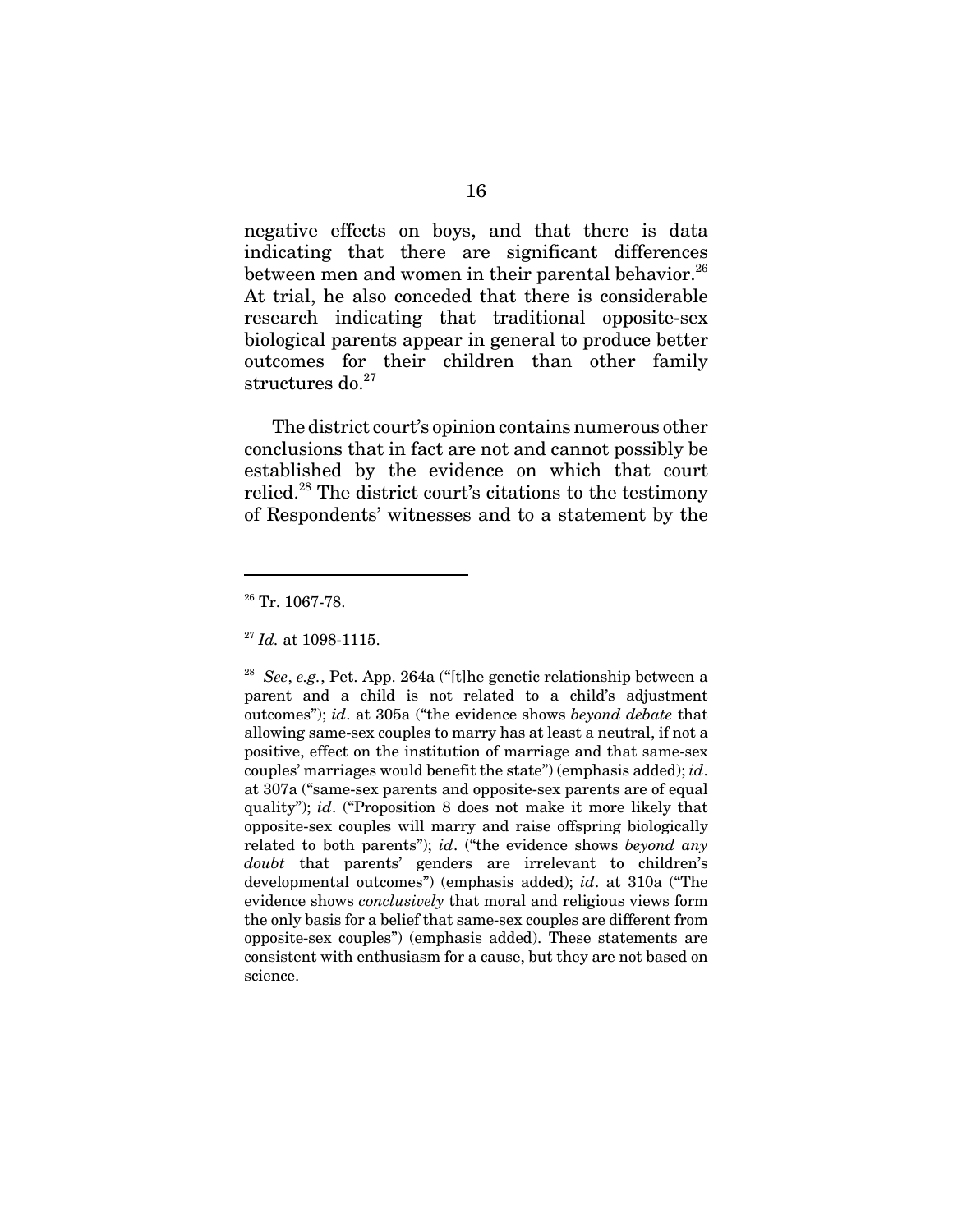American Psychological Association should not be mistaken for reliance on credible science.

There could conceivably come a time when supporters of traditional marriage are compelled by scientific evidence to acknowledge that same-sex marriage is not harmful to children or to society at large. That day is not here, and there is not the slightest reason to think it is imminent. It is no less possible that scientific evidence will eventually show that redefining marriage to encompass unions of samesex couples *does* have harmful effects on our society and its children. That day is also not yet here, but there is no basis for this or any other court to conclude that it will never arrive. Now and for the foreseeable future, claims that science provides support for constitutionalizing a right to same-sex marriage must necessarily rest on ideology. Ideology may be pervasive in the social sciences, especially when controversial policy issues are at stake, but ideology is not science.

#### **III. THE EFFECTS OF SAME-SEX MARRIAGE ON FAMILY LIFE ARE UNKNOWN, AND CURRENTLY UNKNOWABLE.**

Same-sex marriage is a very recent innovation, as is the practice of child rearing by same-sex couples. The effects of these new developments certainly could be quite significant for same-sex partners, for children raised by same-sex couples, and for our society. But only an advocate for the cause of same-sex marriage could claim to know that the effects will be entirely or even largely benign. Such claims can be based only on conjecture or faith, not science.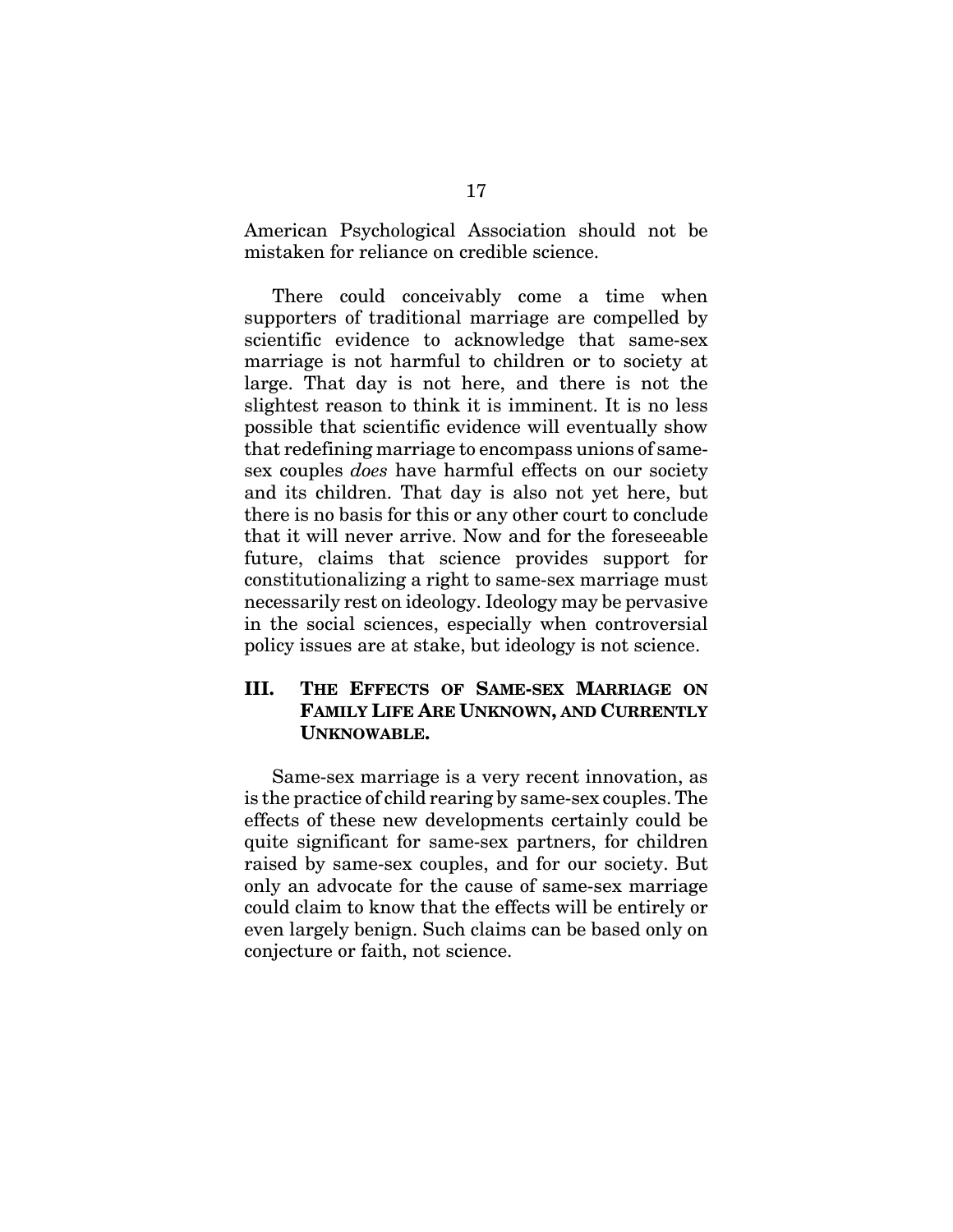Even if same-sex marriage and child rearing by same-sex couples were far more common than they now are, large amounts of data collected over decades would be required before any responsible researcher could make meaningful scientific estimates of the effects. Social and behavioral scientists, moreover, do not have adequate tools for measuring the effects of different family structures on children. Typical measures include educational attainments and rates of social deviance (using criteria such as drug use and other forms of delinquency). But these can hardly begin to assess the success of children (or adults for that matter) as human beings, let alone how happy they are.

Accordingly, the statements that one encounters in the existing research literature typically amount at best to claims that "no evidence exists" of bad effects from same-sex marriage or from child rearing by samesex couples. Such conclusions should hardly be surprising inasmuch as there is manifestly too little evidence from which to draw *any* reliable conclusions. Thus, one could just as easily say that there is no reliable evidence that such practices are beneficial or harmless. But that is something one rarely if ever hears from proponents of legalizing same-sex marriage.

Instead, researchers and social science advocacy organizations have promoted the myth that their failure to find evidence of bad effects implies or strongly suggests that such bad effects will not ensue. A brief filed in the court below by several organizations—including the American Psychological Association, the American Psychiatric Association, and the American Association for Marriage and Family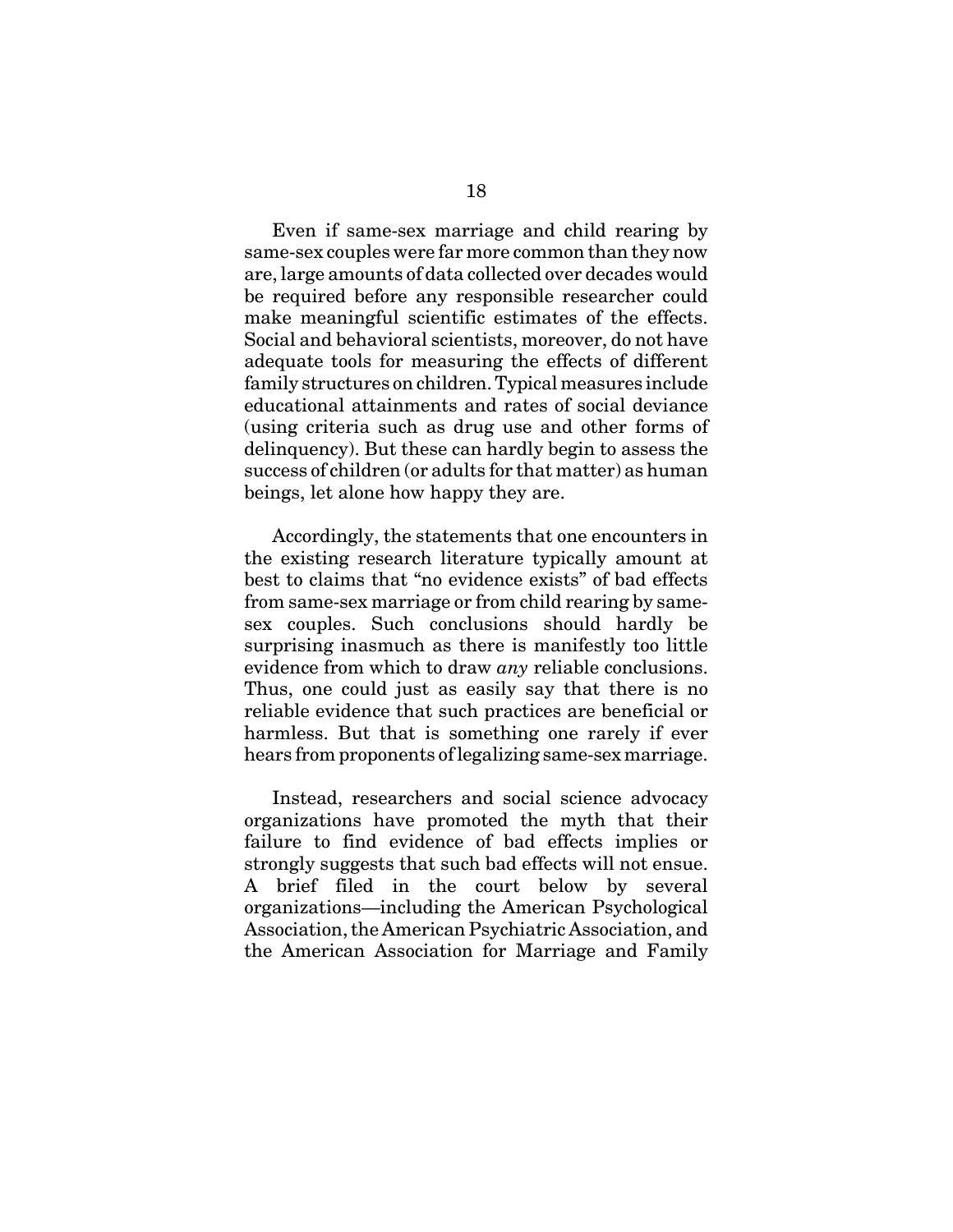Therapy—provides a revealing illustration.<sup>29</sup> Much of this brief to the Ninth Circuit argued for conclusions that are only peripherally relevant at best, such as the proposition that some homosexuals form long-lasting relationships, or are noncontroversial, such as the proposition that married heterosexuals are statistically more likely than unmarried heterosexuals to exhibit certain indicia of physical and psychological health. On the issues that might be thought central, however, the brief offered only a mélange of weak and unreliable evidence from which unjustified inferences were drawn or suggested.

Consider, for example, Section III.A of the brief, titled "Gay Men and Lesbians Form Stable, Committed Relationships That Are Equivalent to Heterosexual Relationships in Essential Aspects." (pp. 9-13) In support of this conclusion, the brief cited several studies, based on *nonrepresentative samples*, for the proposition that a significant fraction of gay men and lesbians are or have been in a "committed relationship." (p. 10) What the brief called "more representative samples" were said to support this finding. *Id*. So far as *amici* have been able to determine, no studies using the scientific standard of comparing large random samples with appropriate control samples were cited here or anywhere else in the brief. Instead, the brief drew the following conclusion: "Based on the empirical research findings, the

<sup>29</sup> *See* Brief of Am. Psychological Ass'n et al. as *Amici Curiae* in Support of Plaintiff-Appellees, *Perry v. Brown*, 671 F.3d 1052 (9th Cir. 2012) (No. 10-16696). These groups will presumably file a similar brief in this Court.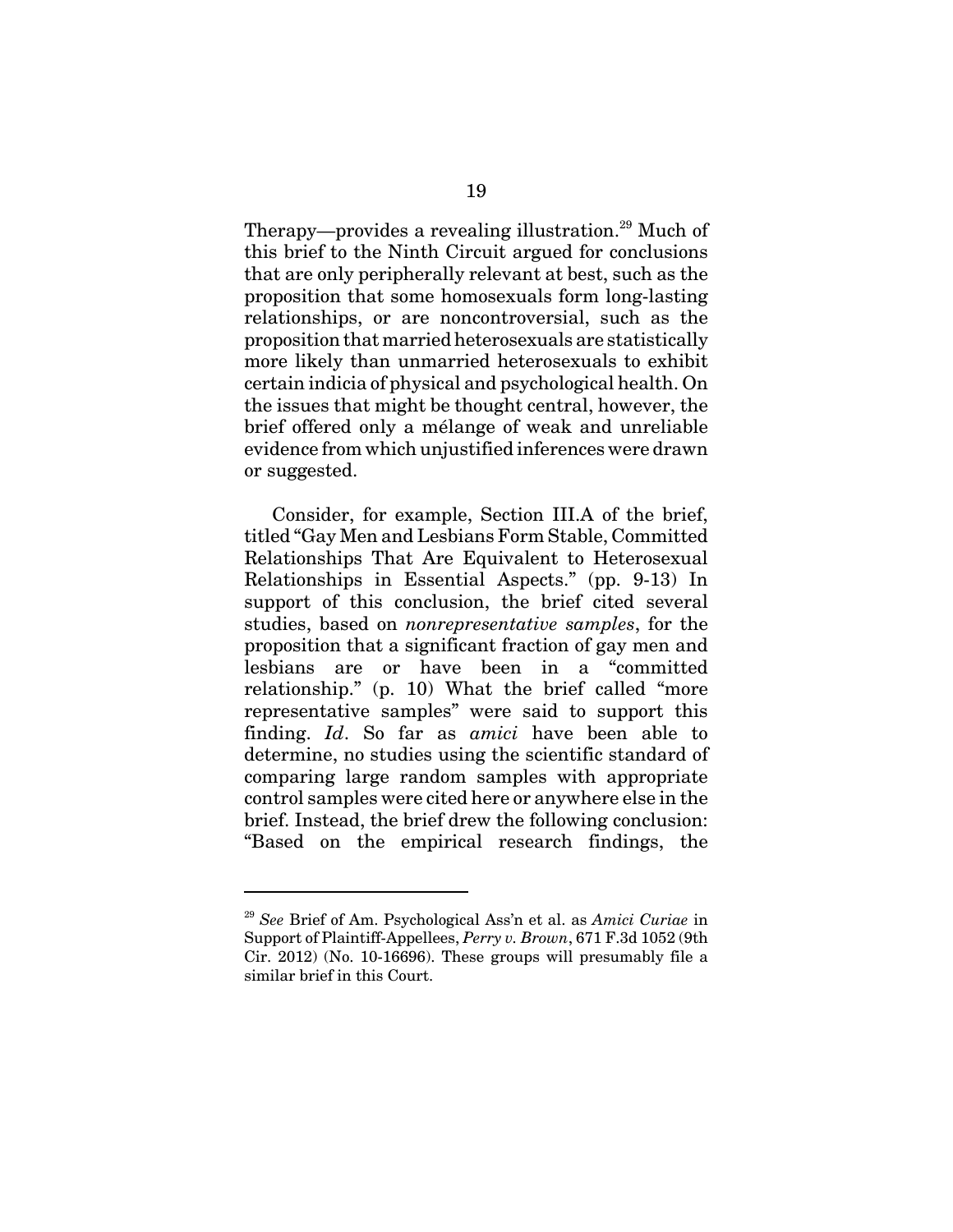American Psychological Association has concluded that '[p]sychological research on relationships and couples provides no evidence to justify discrimination against same-sex couples."" (pp. 12-13, brackets in original, footnote omitted) To the extent that this might be thought to support the brief's ultimate conclusion that "[t]here is no scientific basis for distinguishing between same-sex couples and heterosexual couples with respect to  $\ldots$  civil marriage," (p. 27), one could just as well say that there is no scientific basis for *denying* that such couples should be distinguished. This corollary was conveniently ignored.

Another example of misleading argumentation appeared in the brief's effort to argue that California's laws on marriage deny important social or psychological benefits to same-sex couples. (pp. 13-18) First, the brief cited no studies at all that attempt to compare the benefits of marriage with the benefits of California's same-sex civil unions.<sup>30</sup> Apart from that rather glaring problem, the brief acknowledged that *no*

<sup>&</sup>lt;sup>30</sup> At trial, Respondents' own experts conceded that they had no empirical evidence that same-sex marriage would give same-sex couples and their children benefits or protection from harms beyond what is already available through the domestic partnerships authorized by California law. *See*, *e.g.*, Tr. at 608 (Dr. Peplau) (admitting that there are no empirical studies comparing same-sex spouses and domestic partners); *id*. at 961-963, 969 (Dr. Meyer) (admitting ignorance of any studies showing that gays and lesbians have worse mental health outcomes in California than in any jurisdiction that recognizes same-sex marriages); *id*. at 1184 (Dr. Lamb) (admitting ignorance of any empirical studies on the outcomes for children of married same-sex couples or of couples in California's domestic partnerships).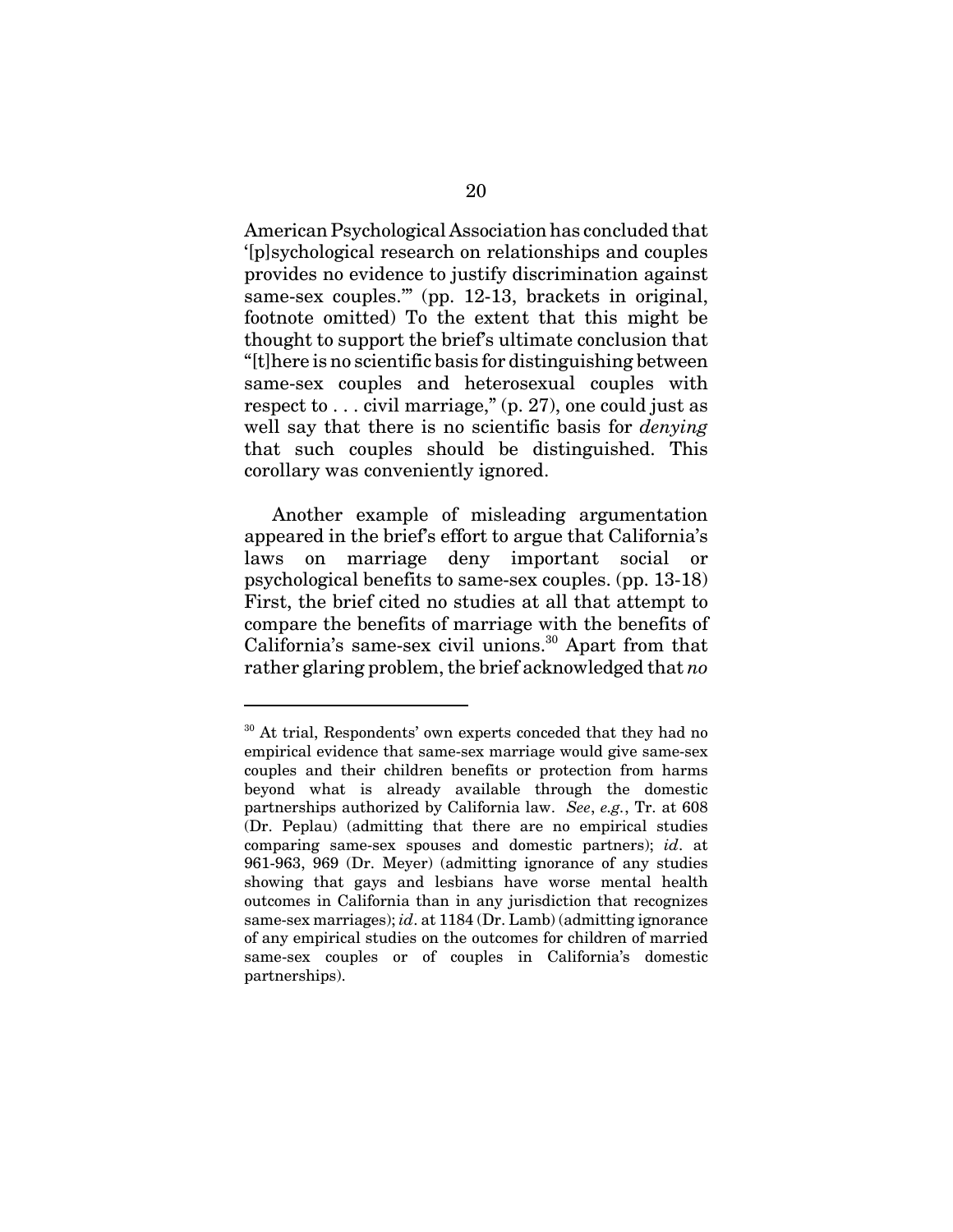*empirical studies* have systematically compared married same-sex couples with unmarried same-sex couples. (p. 14) Remarkably, however, the brief purported to rely on its signatories' "scientific and clinical expertise" for the proposition that it is appropriate to extrapolate from research on heterosexual couples to predict the effects of legalizing same-sex marriage. (pp. 14-15) Whatever this "scientific and clinical expertise" may amount to, the brief offered no evidence that such extrapolation is justified by the application of scientific methods to appropriate bodies of data.

Finally, the brief cited numerous studies purporting to support the inference that homosexual parents are indistinguishable from heterosexual parents in their effects on children. (pp. 19-26) Once again, the brief cited no studies based on large, randomized samples. Once again, the brief could actually claim at most that studies using severely limited data have failed to prove that children raised by homosexual parents fare less well than children raised by heterosexual parents. And once again, we can say that it is equally true that the studies do not prove that children *do* fare as well with the one as with the other. $31$ 

 $31$  In an intriguing reminder of the scientific community's vast ignorance about matters relevant to the legalization of same-sex marriage, the brief noted that "*most* published studies have not found reliable differences in social gender role conformity (i.e. adherence to cultural norms defining feminine and masculine behavior) between the children of lesbian and heterosexual mothers." (p. 23, emphasis added) So apparently some studies *have* found such differences. And indeed they have. *See, e.g.,* Abbie E. Goldberg & Katherine R. Allen, *Imagining Men: Lesbian Mothers'*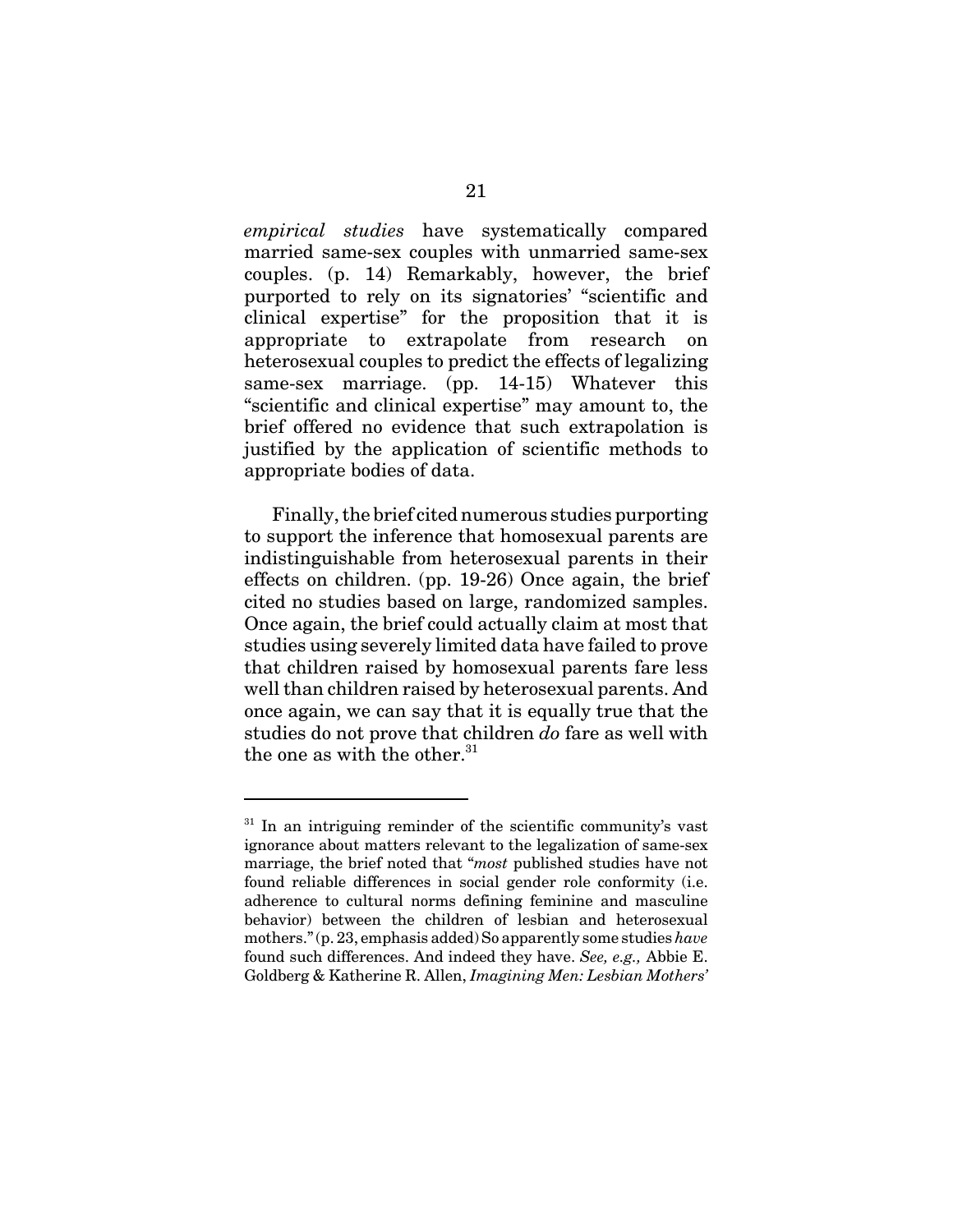Apart from the fact that this brief proves on close examination to have been misleading on its face, its statements about "no evidence" were false. The brief simply ignored research that found, among other things, that the children of homosexual parents had higher levels of problematic behavior (such as excessive drinking, drug use, and lower assessments of educational performance and socialization) than the children of heterosexual parents.<sup>32</sup> This work may not be more reliable than the research relied on by Respondents, but it is evidence in the same sense as the research that Respondents cited.

What is more, there is now a body of new evidence—based for once on recognizably scientific methods—arising from a study using a large randomized sample, objective measures of well-being, and reports of grown children rather than their

*Perceptions of Male Involvement During the Transition to Parenthood*, 69 J. Marriage & Fam. 352, 354 (May 2007) (citing studies indicating differences in gender identity and sexual orientation). When one considers that the brief also admitted that there is *no reported data at all* on gender role orientation in the children of gay fathers (p. 23), one should be extremely skeptical of "extrapolations" based on unspecified "scientific and clinical expertise" that supposedly support the equivalence of heterosexual and homosexual parents.

<sup>32</sup> *See* Sotirios Sarantakos, *Same-Sex Couples* 131-33 (2000); Sotirios Sarantakos, *Children in Three Contexts: Family, Education and Social Development*, 21(3) Children Australia 23, 23-28, 30 (1996).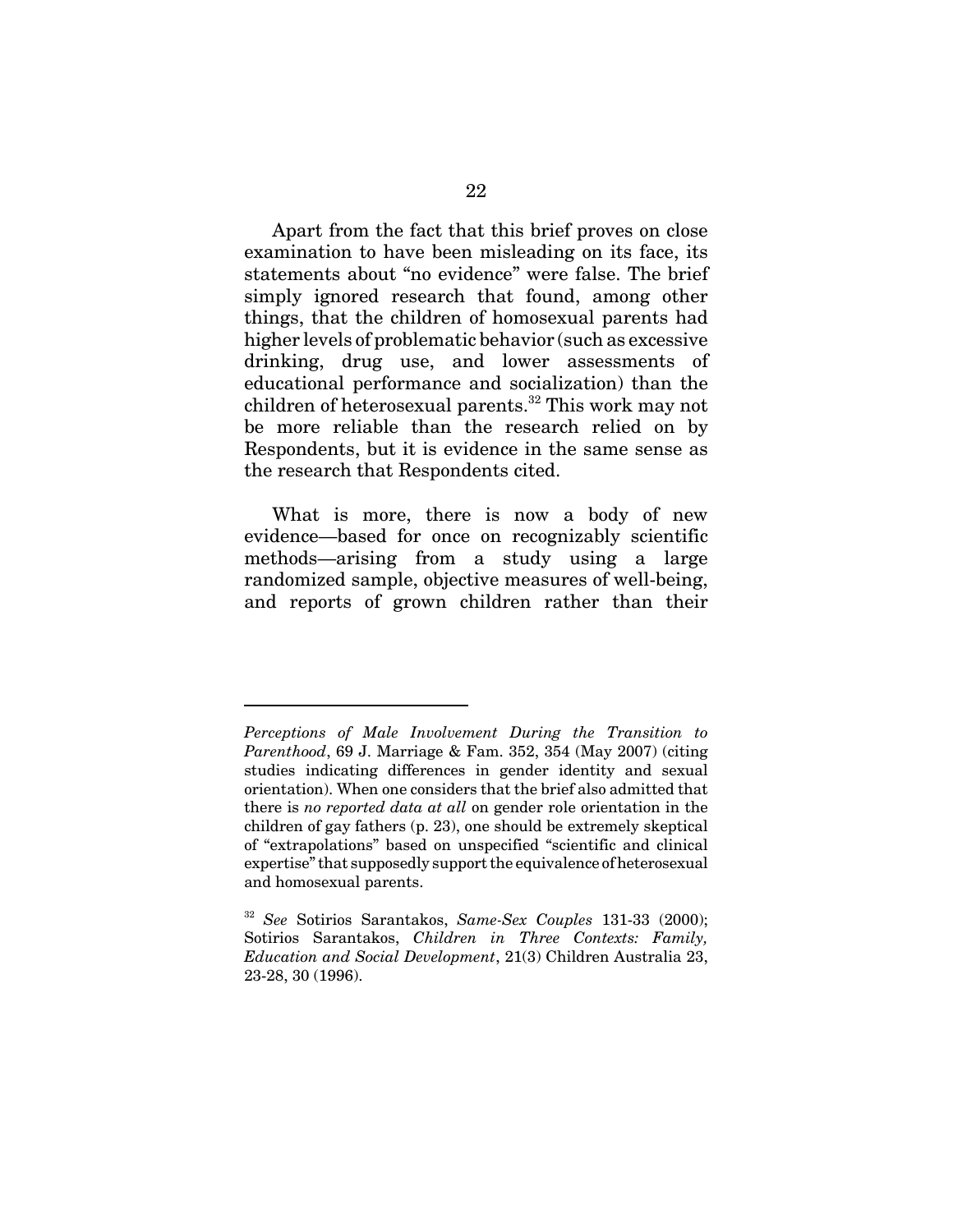parents.33 This study found that children raised in a household where a parent was involved in a same-sex romantic relationship were at a significant disadvantage on several objective measures of wellbeing.<sup>34</sup> This obviously implies nothing conclusive about the effects of same-sex marriage, about which there is too little data from which to draw any clear inferences at all. But neither can its possible implications be dismissed, especially in light of the weaknesses of the earlier research that tended to find little or no difference in the outcomes for children raised by same-sex couples.<sup>35</sup>

The earlier research was based on severely biased data. One prominent study, for example, relied on a sample recruited entirely at lesbian events, in women's bookstores, and in lesbian newspapers.<sup>36</sup> Others relied

<sup>33</sup> Mark Regnerus, *How Different are the Adult Children of Parents who have Same-Sex Relationships? Findings from the New Family Structures Study*, 41 Soc. Sci. Res. 752 (2012) [Regnerus, "*Findings from the New Family Structures Study*"]; Mark Regnerus, *Parental Same-Sex Relationships, Family Instability, and Subsequent Life Outcomes for Adult Children: Answering Critics of the New Family Structures Study with Additional Analyses*, 41 Soc. Sci. Res. 1367 (2012) [Regnerus, "*Answering Critics*"].

<sup>34</sup> *See* Regnerus, *Findings from the New Family Structures Study*, *supra* note 33, at 761-64.

<sup>35</sup> For Regnerus' responses to some attempts to dismiss the possible significance of his findings, see *Answering Critics*, *supra* note 33.

<sup>36</sup> *See* Regnerus, *Findings from the New Family Structures Study*, *supra* note 33, at 753 (discussing National Longitudinal Lesbian Family Study).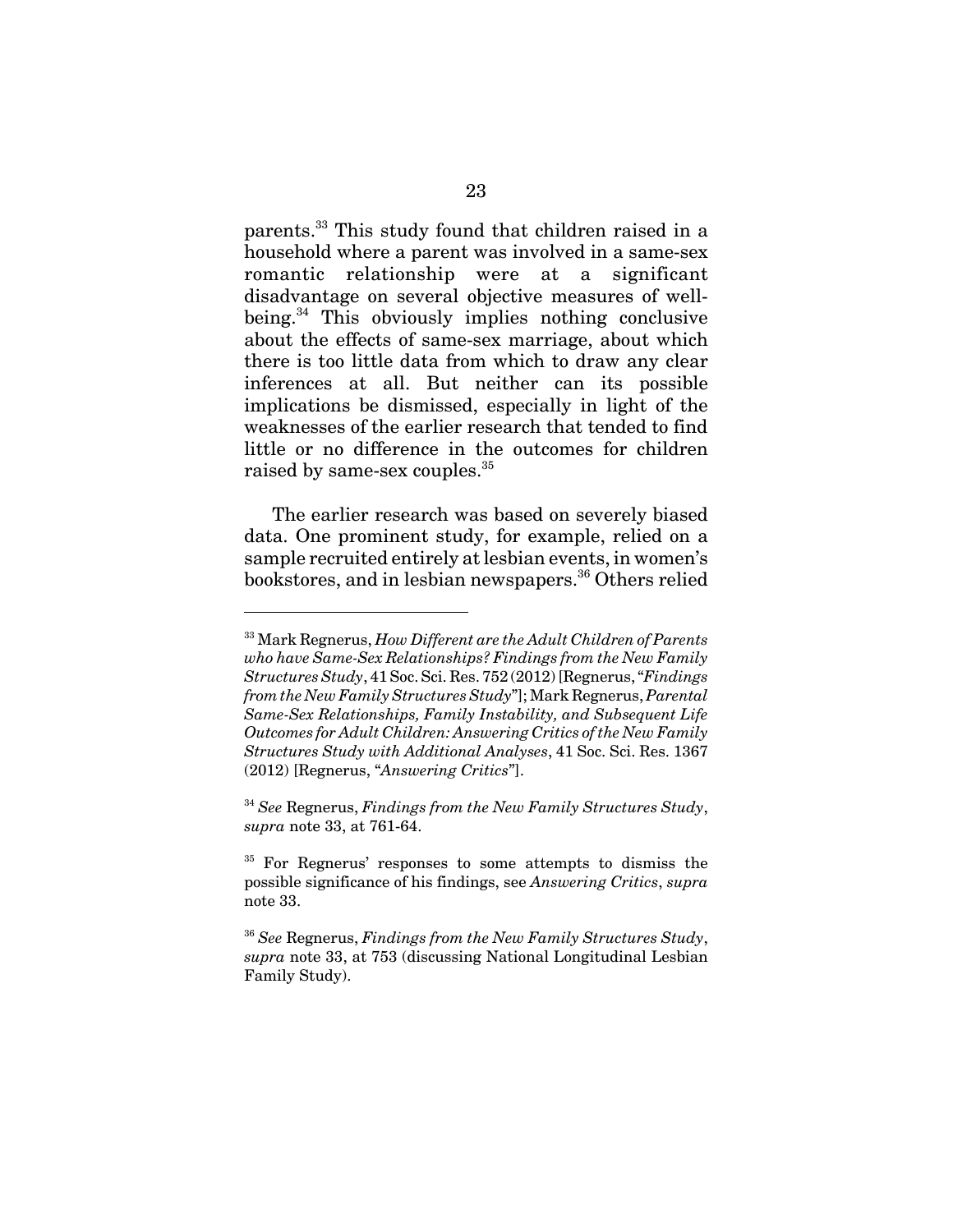on samples as small as  $18$  or  $33$  or  $44$  cases.<sup>37</sup> And most of them relied heavily on reports by parents about their children's well-being while the children were still under their own care.<sup>38</sup> This is hardly the stuff from which scientifically valid conclusions could possibly be drawn. Not surprisingly, a detailed re-analysis of 59 studies cited by the American Psychological Association in a 2005 publication showed serious flaws in the research, and concluded that "strong, generalized assertions, including those made by the APA [publication], were not empirically warranted."39

The new research cited above, which suggests that being raised by homosexual parents may have adverse effects on children, is the most scientific of the studies now available, but it certainly is not the last word on the subject. Its author, Professor Mark Regnerus, freely acknowledges that his work is only the beginning of a long-term scientific project. He has, moreover, specifically cautioned against drawing conclusions about causality from his findings, and has warned against basing legal decisions on his preliminary

<sup>37</sup> *Id*. at 754.

<sup>38</sup> *Id*. at 755. One hardly need be a scientist to recognize that parents' evaluations of their own children might be a little skewed.

<sup>39</sup> Loren Marks, *Same-Sex Parenting and Children's Outcomes: A Closer Examination of the American Psychological Association's Brief on Lesbian and Gay Parenting*, 41 Soc. Sci. Res. 735, 748 (2012) (referring to *Lesbian and Gay Parenting*, a joint publication of the American Psychological Association's Committee on Lesbian, Gay, and Bisexual Concerns, Committee on Children Youth and Family, and Committee on Women in Psychology).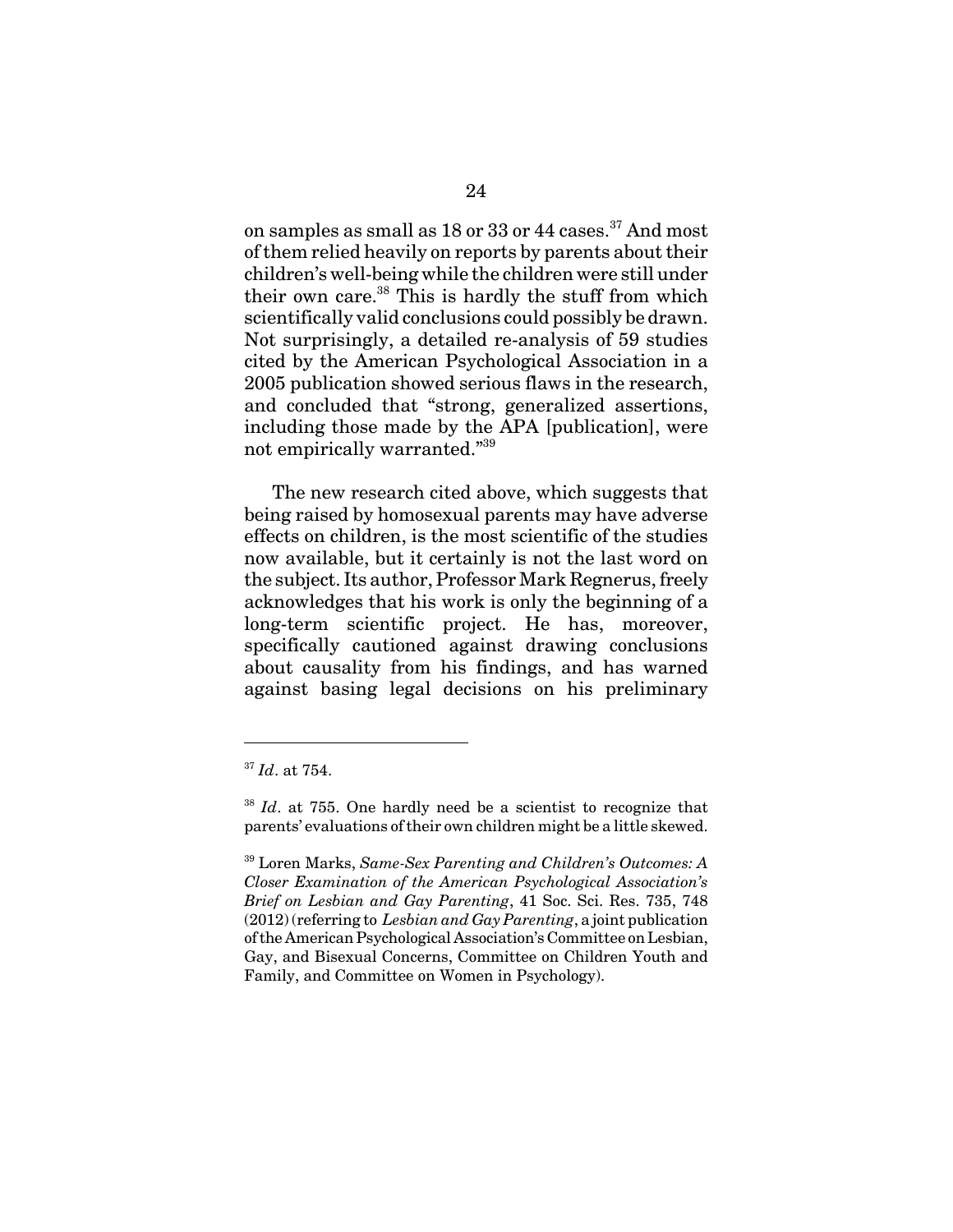research.<sup>40</sup> *Amici* agree that the outcome of this case should not be determined by Professor Regnerus' research, any more than it should be affected by the less scientific studies that preceded his. But it is now undeniably false to say that all the scientific evidence points toward an equivalence of outcomes for children raised by homosexual and heterosexual parents.

The simple fact is that nobody knows, or could possibly know, what the effects of legalizing same-sex marriage will be. Human well-being is an extraordinarily complex phenomenon, which is affected by an extremely large and diverse number of causal factors. Decades from now, it may be possible for researchers using scientific methods to provide meaningful measures of the effects of same-sex marriage on individuals and society. Today it is not.

#### **IV. INCONCLUSIVE STUDIES ARE OFTEN USED TO ARGUE THAT CONTROVERSIAL POLICIES ARE SCIENTIFICALLY SUPPORTED.**

Studies conducted by social and behavioral scientists are frequently cited to support policy decisions for which the studies themselves offer little or no support. While the results published in academic journals typically contain caveats about the data and methodology used by the researcher, the studies are often cited for propositions far beyond what the research can legitimately support. Journalists, activists, litigants, and interested *amici* are especially

<sup>40</sup> Regnerus, *Findings from the New Family Structures Study*, *supra* note 33, at 755, 766.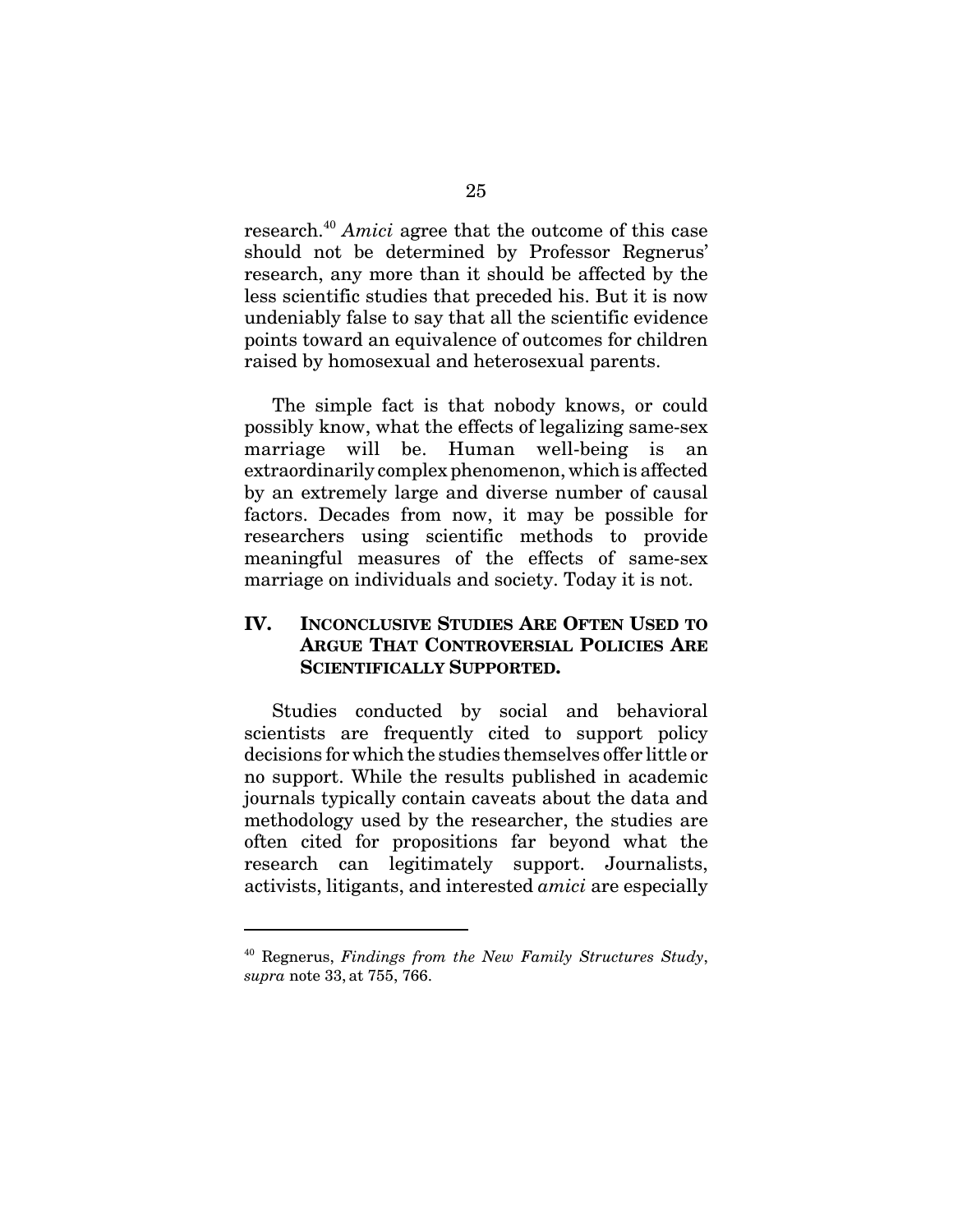prone to such overstatements, but government officials are not immune and neither are social and behavioral scientists themselves.

A revealing example is provided by two nearly simultaneous commissions that studied the effects of popular media on viewers. The National Commission on the Causes and Prevention of Violence found that "[t]he preponderance of available research evidence strongly suggests . . . that violence in television programs can and does have adverse effects upon audiences—particularly child audiences," and that broadcasters should accept "the burden of proof that such programs are not harmful to the public interest."<sup>41</sup> The President's Commission on Obscenity and Pornography found that "extensive empirical investigation . . . provides no evidence that exposure to or use of explicit sexual materials plays a significant role in the causation of social or individual harms such as crime, delinquency, sexual or nonsexual deviancy or severe disturbances.<sup> $n^{42}$ </sup> The contrast is arresting, as is the fact that at least one academic participated in both commissions and managed to provide support for  $both.<sup>43</sup>$ 

<sup>41</sup> *To Establish Justice, To Insure Domestic Tranquility: Final Report of the National Commission on the Causes and Prevention of Violence* 195, 201-02 (1969).

<sup>42</sup> *The Report of the Commission on Obscenity and Pornography* 58 (N.Y. Times ed. 1970) ("*Obscenity Commission Report*").

<sup>43</sup> *See* James Q. Wilson, *Violence, Pornography, and Social Science*, 22 Pub. Int. 45, 55 (Winter 1971).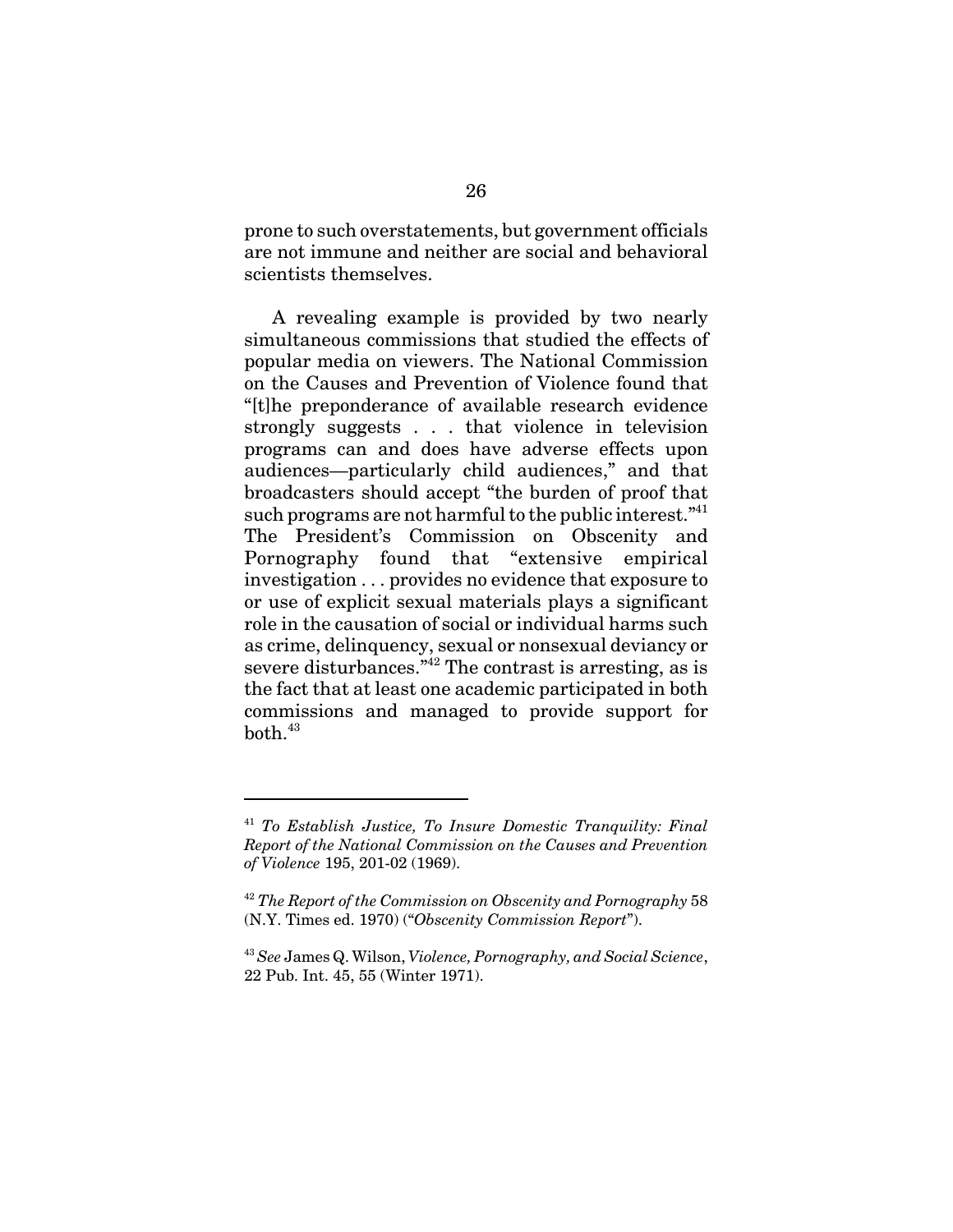The "no evidence" conclusion of the pornography commission should have come as no surprise, given the obstacles to obtaining reliable scientific evidence that such effects either do or do not exist. Yet the commission went on to make recommendations about public policies based in significant part on research finding "no evidence" of harmful effects.<sup>44</sup>

The violence commission's Task Force on Mass Media and Violence, for its part, relied on research that manifestly did not support its conclusions. This led a leading social scientist, Harvard's James Q. Wilson, to say: "The blunt truth is there is almost no scientific evidence whatsoever to support the conclusions of either the Task Force or the Commission. . . . unless what one means by 'violent behavior' is a willingness to engage in certain forms of harmless play."45 Professor Wilson went on to lament one feature of the commission's report in particular: "Perhaps the most distressing aspect of the entire enterprise is the tone of advocacy that pervades some of the chapters written by social scientists who seem more interested in finding any data, however badly interpreted, that will support their policy conclusions."46

<sup>44</sup> *See Obscenity Commission Report*, *supra* note 42, at 58 ("The Commission believes that there is no warrant for continued governmental interference with the full freedom of adults to read, obtain or view whatever [obscene] material they wish.").

<sup>45</sup> Wilson, *supra* note 43, at 49 (emphasis deleted).

<sup>46</sup> *Id*. at 52.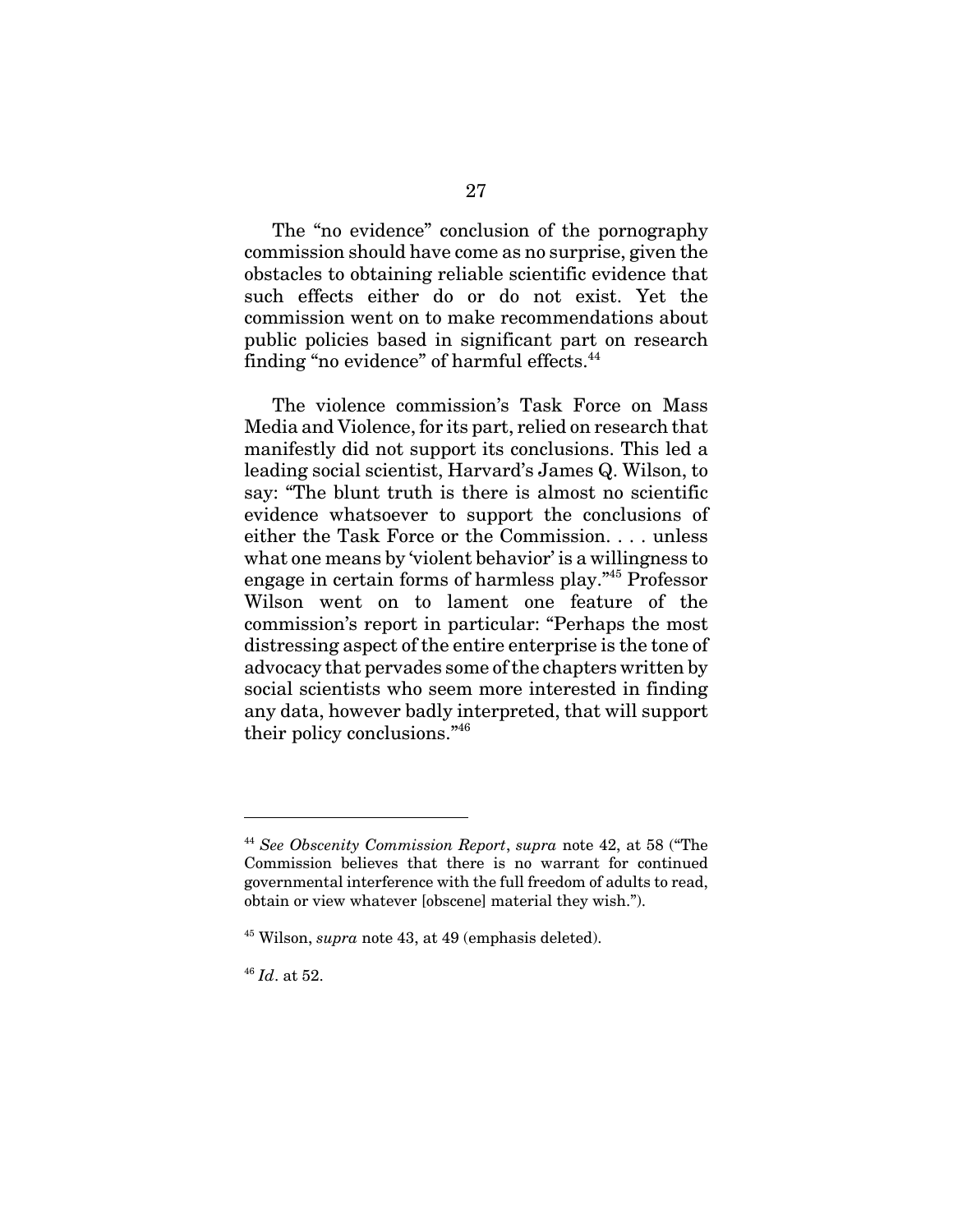Professor Wilson, we should stress, was a strong proponent of modern social science, who believed that it can discover evidence that may have implications for public policy.47 But "[w]hen social scientists are asked to measure consequences in terms of a badly conceptualized or hard-to-measure 'effect' of one among many highly interrelated 'causes,' all of which operate (if at all) over long periods of time, they tend to discover that there is no relationship or at best a weak and contingent one."48 Accordingly, he did not invoke science to claim that exposure to media violence is harmless or that pornography is harmful. Rather, his analysis showed that the kind of social science relied on by these two commissions cannot answer—or even meaningfully contribute to answering—the public policy questions they addressed. The same is true of the research that Respondents and their *amici* have urged upon the courts in this case.

Like Professor Wilson, this Court has frequently been skeptical about the findings of social and behavioral scientists, especially in the area of human psychology. This has led to some frustration among academics. One commentator, for example, castigated the Court at length for its resistance to using the results of psychological research in decisions about trial

<sup>47</sup> *See*, *e.g.*, *id*. at 58 ("Social science at its best seeks to show a relationship among two or more variables that cannot be attributed to chance or to intervening variables.").

<sup>48</sup> *Id*.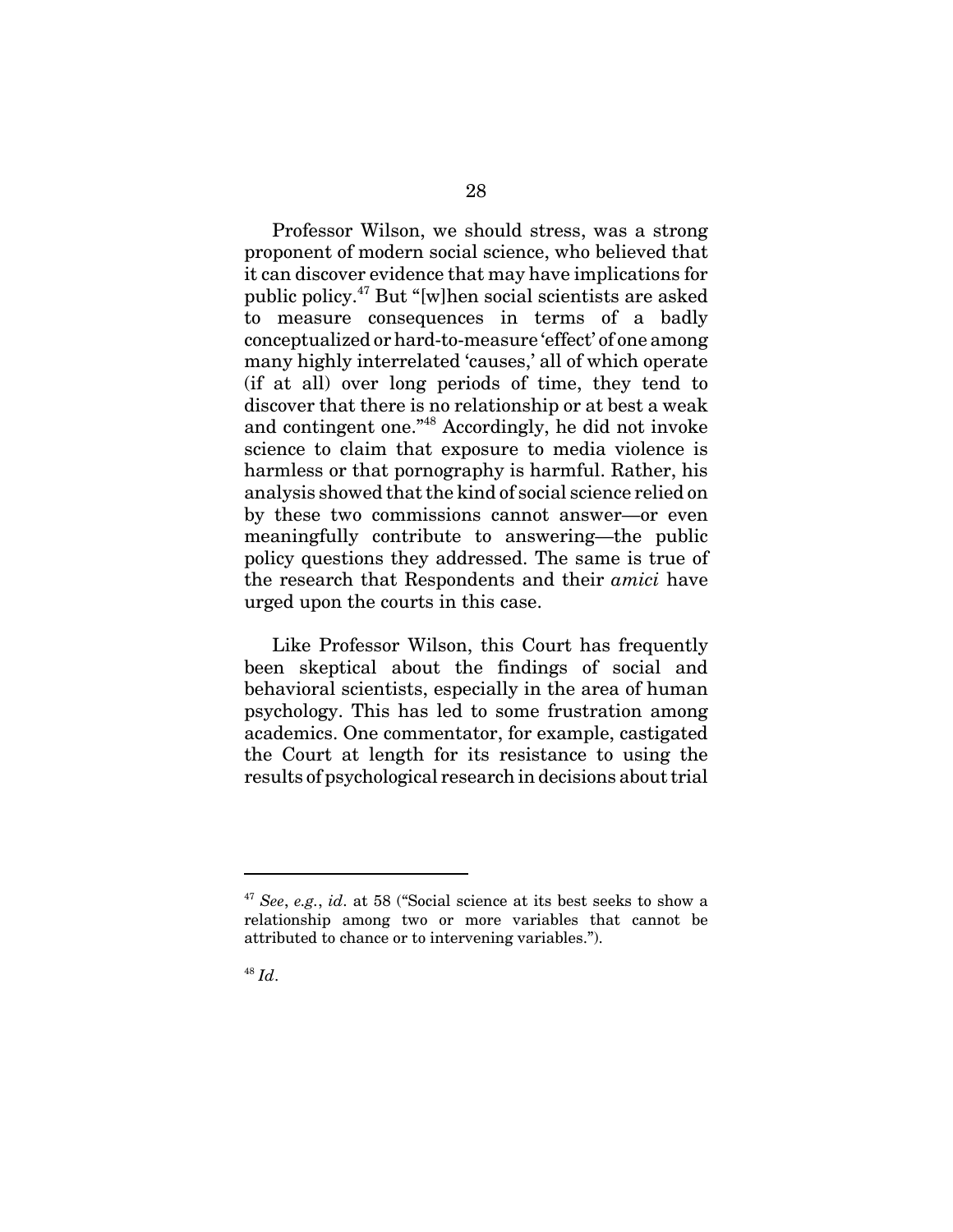process.49 In the course of his critique, the commentator announced without reservation that "psychologists agree that eyewitness identification of strangers is unreliable," citing as an authority a 1985 publication by Professor Gary Wells.<sup>50</sup> At the time, such a consensus may have existed among researchers in this area. Subsequently, however, Wells himself, and other researchers as well, have concluded that such broad statements are not supportable.<sup>51</sup> The Court has been

<sup>49</sup> *See* T. Alexander Tanford, *The Limits of a Scientific Jurisprudence: The Supreme Court and Psychology*, 66 Ind. L.J. 137, 138-50 (1990).

<sup>50</sup> *Id*. at 140 & n.21 (citing Gary L. Wells, *The Eyewitness*, *in The Psychology of Evidence and Trial Procedure* 43, 48-57 (Saul M. Kassin & Lawrence S. Wrightsman eds., (1985)).

<sup>51</sup> *See*, *e.g.*, Neil Brewer & Gary L. Wells, *The Confidence-Accuracy Relationship in Eyewitness Identification: Effects of Lineup Instructions, Foil Similarity, and Target-Absent Base Rates*, 12 J. Experimental Psychol. Appl. 11, 27-28 (2006); Neil Brewer & Nathan Weber, *Eyewitness Confidence and Latency: Indices of Memory Processes Not Just Markers of Accuracy*, 22 Appl. Cognit. Psychol. 827 (2008); Siegfried Ludwig Sporer, et al., *Choosing, Confidence, and Accuracy: A Meta-Analysis of the Confidence-Accuracy Relation in Eyewitness Identification Studies*, 118 Psych. Bull. 315, 322-24 (1995); Bruce W. Behrman & Sherrie L. Davey, *Eyewitness Identification in Actual Criminal Cases: An Archival Analysis*, 25 Law & Hum. Behav. 475, 486-88 (2001); Peter Juslin, Nils Olsson & Anders Winman, *Calibration and Diagnosticity of Confidence in Eyewitness Identification: Comments on What Can Be Inferred from the Low Confidence–Accuracy Correlation*," 22 J. Experimental Psych.: Learning, Memory, and Cognition 1304, 1313-15 (1996); Heather D. Flowe, Kristen M. Finklea & Ebbe B. Ebbesen, *Limitations of Expert Psychology*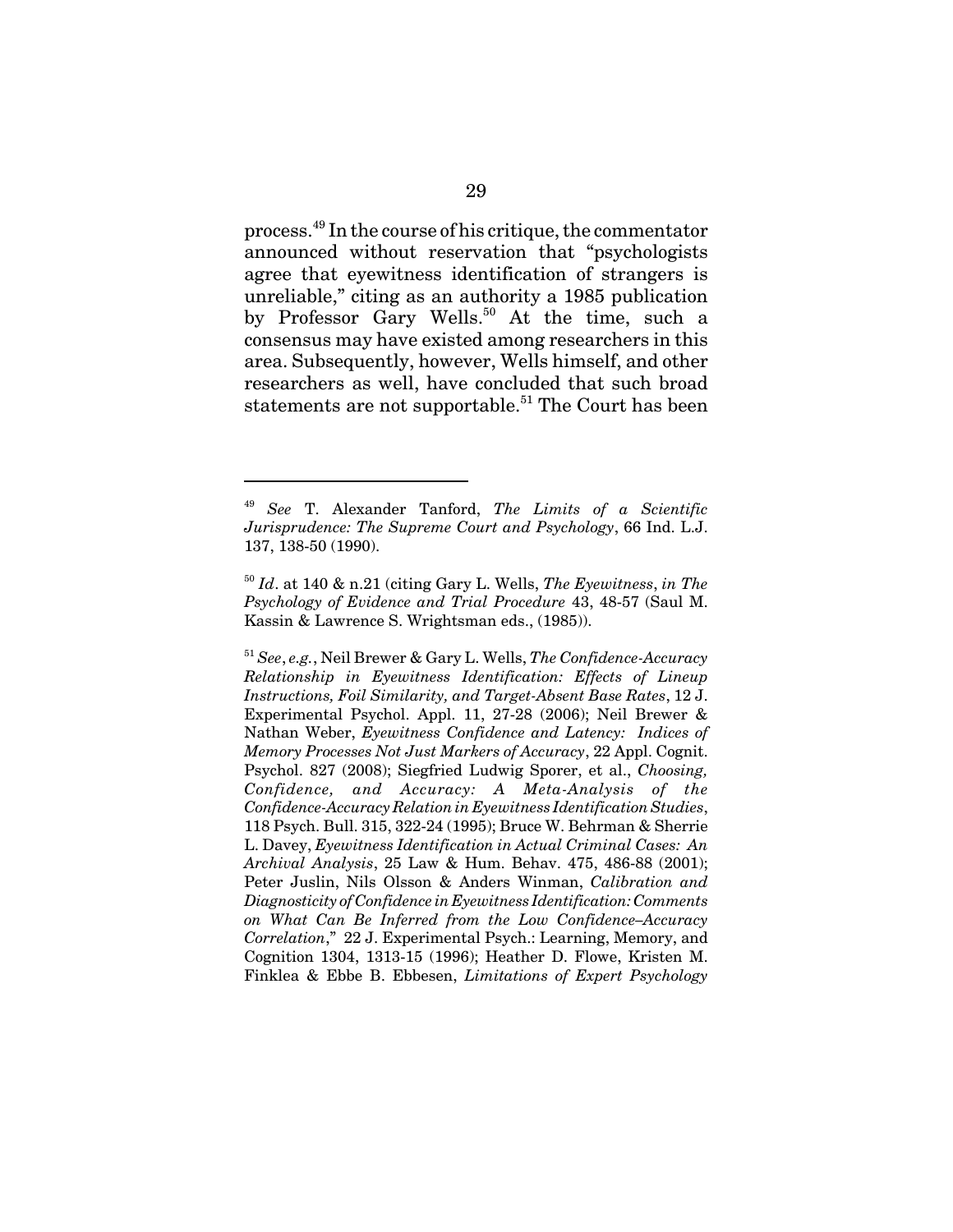right in refusing to change the law on eyewitness identification in response to preliminary research by social scientists.<sup>52</sup> There is at least as much reason not to change the existing law in this case.

### **V. THE COURT SHOULD RELY FOR ITS DECISION IN THIS CASE ON THE LAW, RATHER THAN ON SPECULATION AND IDEOLOGY MASQUERADING AS SCIENCE.**

Beginning with the development of "Brandeis Briefs" early in the last century, and increasingly in recent decades, it is fair to say that this Court has been inundated with arguments and evidence from social and behavioral scientists. There undoubtedly are areas where social science can offer meaningful assistance to policymakers and to courts. This Court has found guidance, for example, from economics in the field of antitrust law and from statistical studies in the field of employment discrimination.<sup>53</sup>

No such meaningful assistance can possibly be drawn from the kind of studies that Respondents and their *amici* cited in the courts below, and which they

*Testimony on Eyewitness Identification*, *in Expert Testimony on the Psychology of Eyewitness Identification* 201, 206-09 (Brian L. Cutler ed., 2009).

<sup>52</sup> *See*, *e.g.*, *Perry v. New Hampshire*, 132 S. Ct. 716 (2012); *Watkins v. Sowders*, 449 U.S. 341 (1981).

<sup>53</sup> *See*, *e.g.*, *Continental T.V., Inc. v. GTE Sylvania, Inc.*, 433 U.S. 36 (1977) (antitrust); *Int'l Brotherhood of Teamsters v. United States*, 431 U.S. 324, 339-42 (1977) (employment discrimination).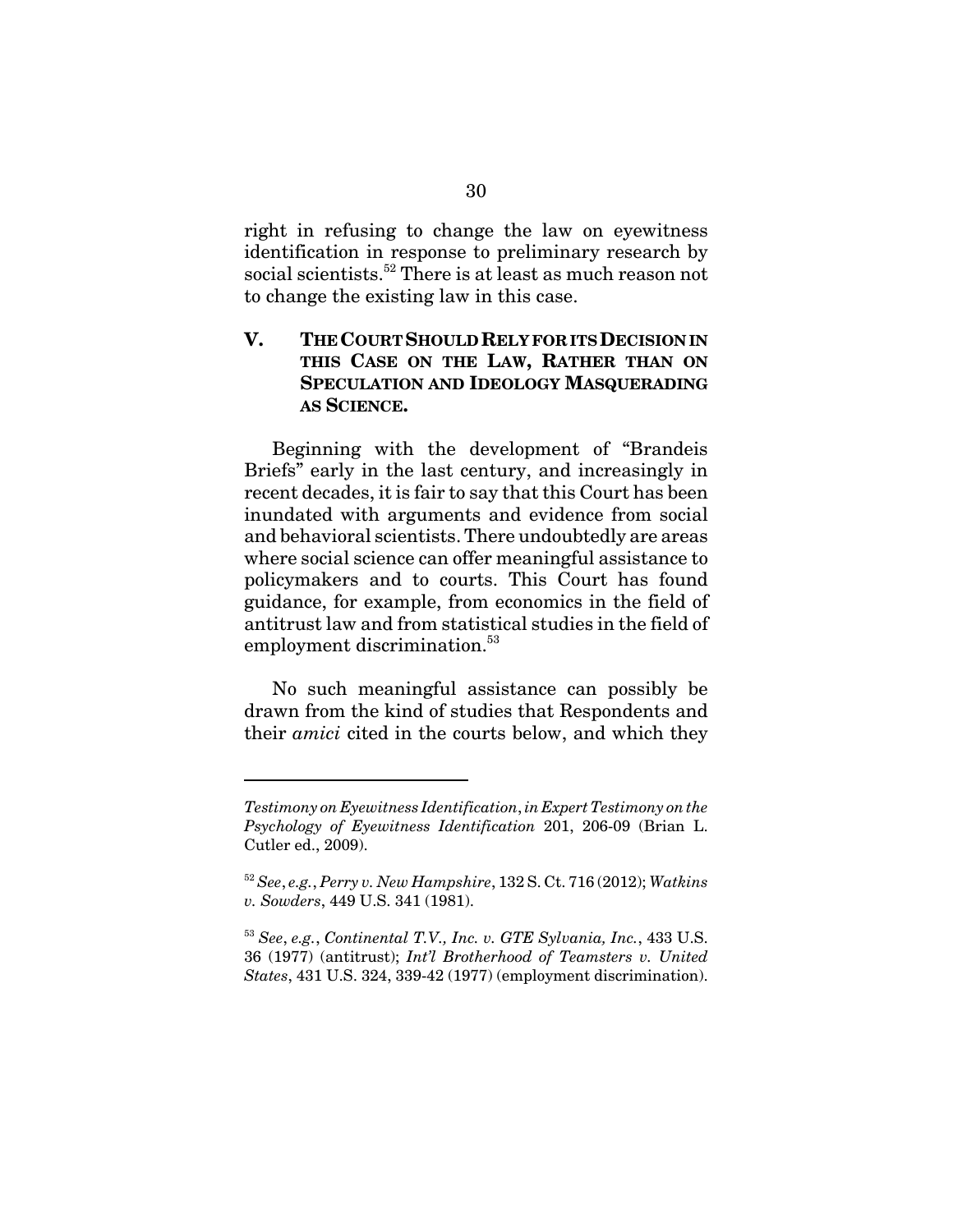presumably will cite again in this Court. The research they offer cannot possibly confirm that the effects of same-sex marriage will be harmless or beneficial. The scientific evidence cited to support this change in social policy is manifestly inconclusive, and there is no good reason to give it any weight at all. The social and behavioral scientists who make rosy predictions are using their academic credentials to advance a policy they prefer for reasons outside their fields of expertise. This case can and should be resolved on the basis of existing law, which should not be altered in response to advocacy posing as science.